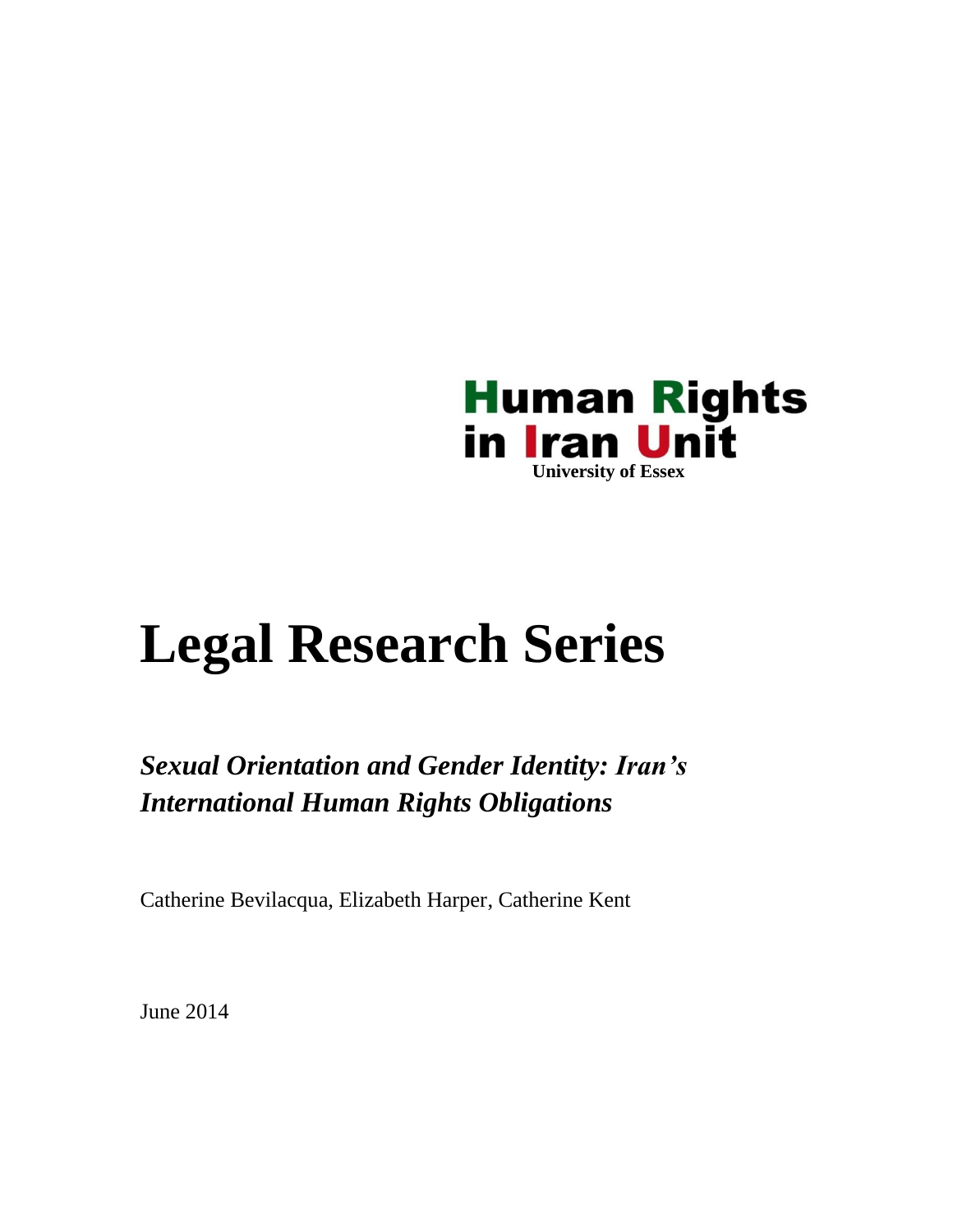#### **Executive Summary**

This legal research analysis belongs to a series of studies on human rights in Iran authored by the Human Rights in Iran Unit. The Human Rights in Iran Unit in the School of Law at the University of Essex focuses on the Islamic Republic of Iran's compliance with international human rights law. Each study tackles a distinct topic to measure international obligations against domestic law and practice and to identify underlying or systemic problems. The Unit seeks to provide an accessible account of the breadth and complexity of violations in Iran from the standpoint of international law, which may serve scholars, practitioners and anyone concerned with human rights in Iran.

This briefing considers the legal status of persons with regard to their sexual orientation and gender identity in the Islamic Republic of Iran with respect to the State's obligations under international human rights law. The relevant treaties to which Iran is a State party are the International Covenant on Civil and Political Rights (ICCPR) and the International Covenant on Economic, Social and Cultural Rights (ICESCR).

The analysis demonstrates that the criminalization of same-sex relations within the Islamic Republic of Iran violates several key obligations imposed by international human rights law:

- **The principle of non-discrimination:** Sexual orientation and gender identity constitutes a distinct group to which this principle applies. As non-discrimination is integral to international human rights law, and binding upon Iran as a State party to the ICCPR and ICESCR, the criminalization of same-sex relations contravenes the fundamental principle of non-discrimination;
- **The prohibition of torture and other cruel, inhuman or degrading treatment or punishment:** Flogging has been recognized by international legal experts as a violation of the prohibition of other cruel or inhuman treatment. Crimes of samesex relations that are punishable by flogging, such as lesbianism, contravene this legal obligation;
- **The right to life:** Sodomy is punishable by the death penalty within Iran. Considering the criminalization of homosexuality itself is a violation of international human rights law, the application of the death penalty for same-sex relations is a clear violation of Iran's legal obligations under ICCPR article 6 on the basis of arbitrariness. This violation also applies to bisexual and transgendered persons on the basis of a lack of predictability.

This study also considers the prevalence of sex reassignment surgeries within Iran and raises several concerns that imply violations on the basis of the following: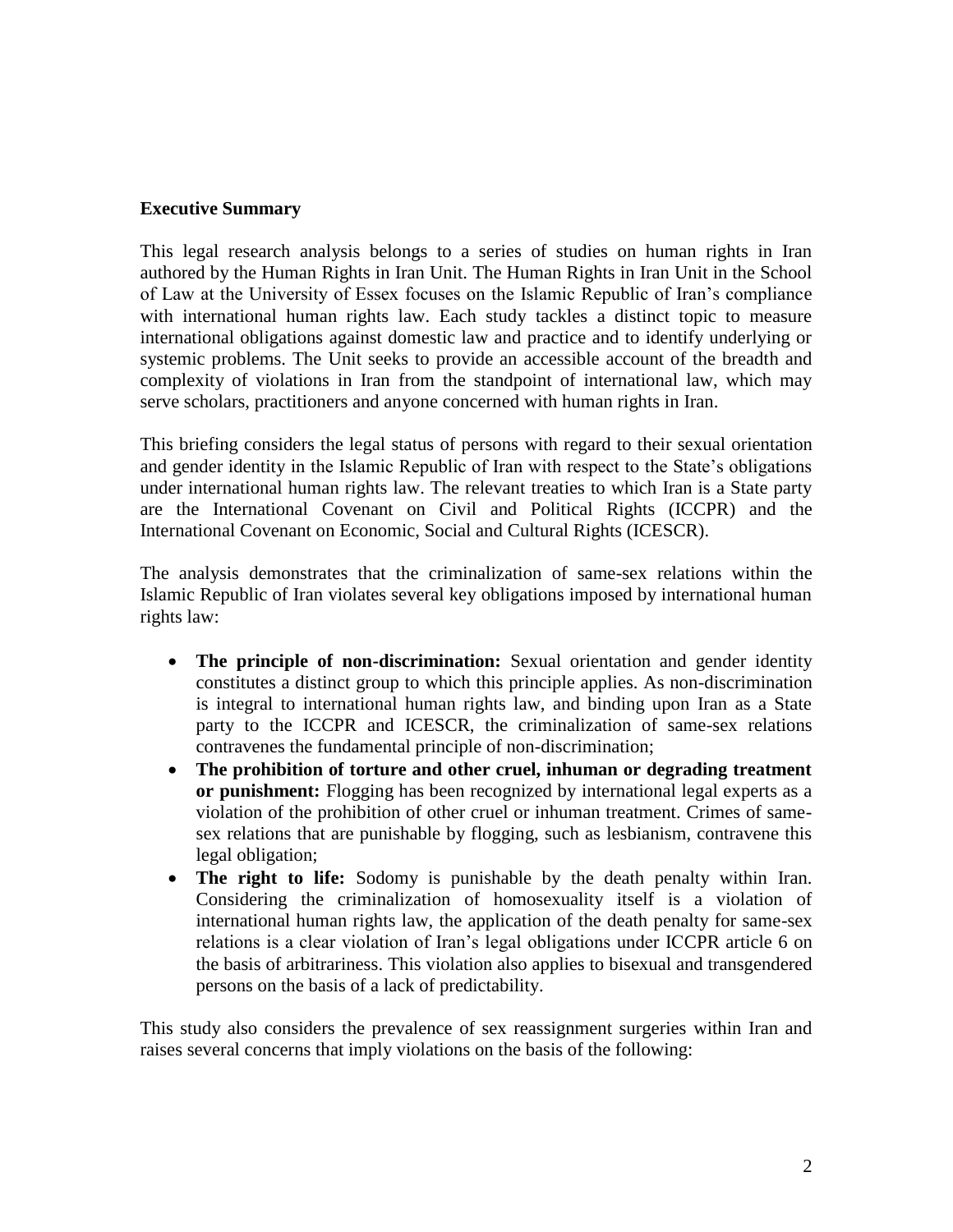- **Right to information:** Article 19(2) of the ICCPR requires States parties to allow individuals the right to "seek, receive and impart information". Documentation suggests that due to societal pressure and lack of medical information, persons considering a sex reassignment surgery may not be afforded this right in practice. This right is inextricably linked to the right to informed consent: without comprehensive knowledge of the medical procedure and its effects, the individual's right to information and right to informed consent will be equally violated.
- **Right to informed consent under the right to health:** The obligation to respect the right to health under article 12 of the ICESCR requires States parties to guarantee freedom from coercive medical procedures and the individual's right to informed consent. The obligation to protect this right further obliges States to ensure that third parties, such as medical professionals, uphold ethical and professional standards. Reports indicate that poor conditions during surgery may lead to increased complications, which would constitute an additional violation of the right to health.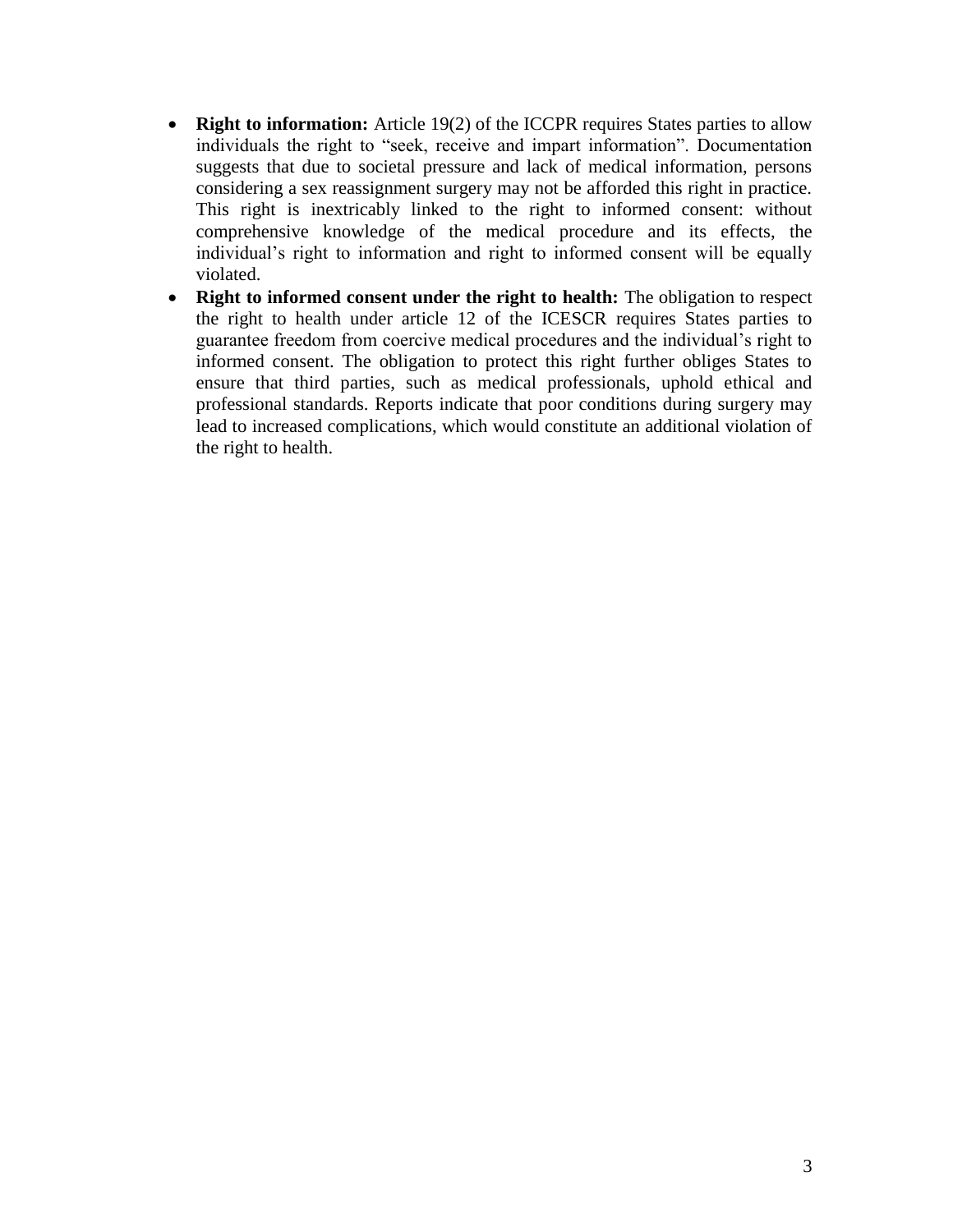## **1. Introduction**

This legal research analysis belongs to a series of studies on human rights in Iran authored by the Human Rights in Iran Unit.<sup>1</sup> This study considers the Islamic Republic of Iran's compliance with and its obligations under international human rights law with respect to gender identity and sexual orientation. The relevant treaties to which Iran is a State party are the International Covenant on Civil and Political Rights (ICCPR) and International Covenant on Economic, Social and Cultural Rights (ICESCR).

The analysis demonstrates that Iran does not comply with its obligations under international human rights law in domestic law and in practice, as it systematically violates the rights of individuals on the basis of their sexual orientation, including the right to non-discrimination, the right to life, the prohibition of torture and other cruel, inhuman or degrading treatment, the right to health and the right to information.

#### **2. Sexual Orientation in Iran**

Iranian laws criminalize same-sex relations. <sup>2</sup> The only relations recognized and promoted by the State as legitimate are between a man and a woman.<sup>3</sup> In the past, Iranian authorities have denied the existence of homosexuality within the country. <sup>4</sup> However, recent official statements indicate that homosexuality and transgendered individuals have been acknowledged, but only as subjects of illness.<sup>5</sup>

Same-sex relations can be punishable by various sentences, ranging from flogging to the death penalty.<sup>6</sup> These laws are different for men or women and distinguished on the basis

 $\overline{a}$ 

<sup>&</sup>lt;sup>1</sup> All research is supervised by Scott Sheeran and Catherine Bevilacqua, Co-Directors of Research in the Human Rights in Iran Unit, School of Law, University of Essex.

<sup>2</sup> Iranian Penal Code, articles 233-240. Full English translation available at:

 $\langle$ http://www.iranhrdc.org/english/human-rights-documents/iranian-codes/1000000455-english-translation[of-books-1-and-2-of-the-new-islamic-penal-code.html#45>](http://www.iranhrdc.org/english/human-rights-documents/iranian-codes/1000000455-english-translation-of-books-1-and-2-of-the-new-islamic-penal-code.html#45). The 1926 Penal Code also criminalized sodomy, punishable by death, if it could be proven in accordance with Islamic Shari'a rules.

<sup>3</sup> Iranian Penal Code, articles 233-240.

<sup>4</sup> Iranian Queer Organisation, 'Humanity Denied: The Violations of the Rights of Lesbian, Gay, Bisexual and Transgender Persons in Iran' Submitted to the Special Rapporteur on the Human Rights Situation in Iran' (September 2011), p. 4, available at: [<http://www.hirschfeld-eddy](http://www.hirschfeld-eddy-stiftung.de/fileadmin/images/laenderberichte/Iran/IRQO_Report__September_2011.pdf)[stiftung.de/fileadmin/images/laenderberichte/Iran/IRQO\\_Report\\_\\_September\\_2011.pdf>](http://www.hirschfeld-eddy-stiftung.de/fileadmin/images/laenderberichte/Iran/IRQO_Report__September_2011.pdf)

 $\frac{5}{3}$  The Secretary General of Iran's High Council for Human Rights, Mohammad Javad Larijani, has stated, "In our society, homosexuality is regarded as an illness and malady". See Saeed Kamali Dehghan, "Iranian human rights official describes homosexuality as an illness" (*The Guardian,* 14 March 2013), available at: [<http://www.theguardian.com/world/iran-blog/2013/mar/14/iran-official-homosexuality-illness>](http://www.theguardian.com/world/iran-blog/2013/mar/14/iran-official-homosexuality-illness) ; On transgendered individuals as subjects of "Gender Identity Disorder," see [دارن](http://www.asrkhabar.com/fa/news/12574/ترانس-سکسوالیست-ها-با-همجنسگرایان-و-دوجنسی-ها-فرق-دارند) <sup>د</sup>-ف رق-ها-دوج ن سی-و-همج ن س گرای ان-ب ا-ها- س ک سوال ی ست-ت ران س[/12574/news/fa/com.asrkhabar.www://http](http://www.asrkhabar.com/fa/news/12574/ترانس-سکسوالیست-ها-با-همجنسگرایان-و-دوجنسی-ها-فرق-دارند)

<sup>6</sup> Articles 233-240 of the Iranian Penal Code.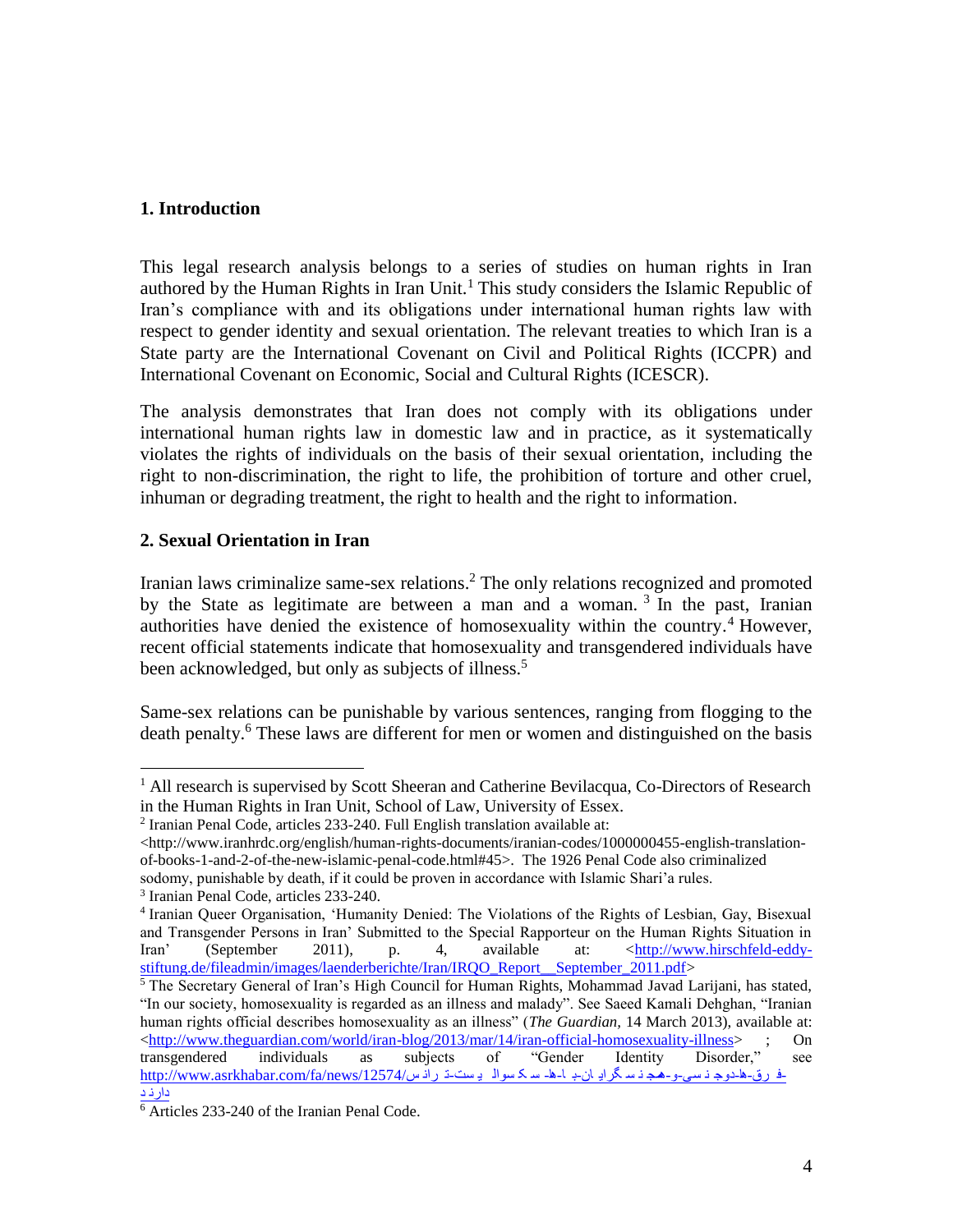of which sexual acts have taken place. <sup>7</sup> There is no reference to sexual orientation within the laws but in practice this punishment could apply to acts by gay, lesbian, bisexual or transgendered (LGBT) persons for engaging in same-sex relations.

#### *Therapeutic treatments and sex reassignment surgeries*

Extensive documentation indicates that while same-sex relations (sexual acts) are criminalized, any sexual orientation that is not heterosexual is considered an illness, approached with medical treatments ranging from psychotherapy to sex reassignment surgery.<sup>8</sup> Psychological therapies assess whether an individual can be "cured" of this illness by changing a person's orientation to heterosexual through therapy.<sup>9</sup> Documentation suggests that where medical professionals consider they have "failed to cure" non-heterosexual preferences, the State eventually encourages individuals to change their bodies by undergoing sex reassignment surgeries. <sup>10</sup> From the State perspective, the outcome fixes the problem: for example, a woman who is attracted to women has become a man who is attracted to women.

Sex reassignment surgeries are common within Iran; Iran is responsible for the second highest number of these surgeries worldwide.<sup>11</sup> In general, the legalization of sex change operations may count as a protection of individuals' right to express their sexual identity. Yet the surrounding context – criminalization of same-sex relations, consideration of sexual identities as a medical problem, as well as social pressures  $12$  – indicates that the

 $\langle$ http://www.worldwewant2015.org/node/287187>; Justice for Iran, "The violation of transgenders' right to the highest attainable standard of health in the Islamic Republic of Iran" [JFI CESCR] (2013), para. 6,

9 JFI UPR, *ibid*, para. 13; Bahreini, *supra* n.7, p. 14

 $\langle$ http://www.huffingtonpost.com/2012/06/04/iran-sex-change-operation\_n\_1568604.html>.

 $\lt$ http://www.theinvestigativefund.org/investigations/gender/1797/sex\_change\_operations\_legal\_in\_iran\_bu

l <sup>7</sup> See, e.g., Islamic Penal Code, Article 239 (100 lashes for crime of lesbianism) and Article 234 (punishment of the death penalty for "passive" men engaging in same-sex relations). See below for further explanation.

<sup>8</sup> Raha Bahreini, "From Perversion to Pathology: Discourse of Gender Policing in the Islamic Republic of Iran," (2008) 5(1) Muslim World Journal of Human Rights, 20-22, available at:

available at: [<http://justiceforiran.org/wp-content/uploads/2013/04/TG-written-submision.pdf>](http://justiceforiran.org/wp-content/uploads/2013/04/TG-written-submision.pdf); Justice for Iran, "Iran: Disciplining bodies, diagnosing identities, Submission to the UN Universal Periodic Review of Iran (20th Session)" [JFI UPR] (2014), para. 16, available at: [<http://justice4iran.org/english/wp](http://justice4iran.org/english/wp-content/uploads/2014/03/IRAN-UPR-Submission-JFI.pdf)[content/uploads/2014/03/IRAN-UPR-Submission-JFI.pdf>](http://justice4iran.org/english/wp-content/uploads/2014/03/IRAN-UPR-Submission-JFI.pdf)

<sup>10</sup> JFI CESCR, *supra* n.7; JFI UPR, *ibid*, para. 13.

<sup>11</sup> Vanessa Barford, "Iran's 'diagnosed transsexuals'" (*BBC News*, 25 February 2008), available at: [<http://news.bbc.co.uk/1/hi/7259057.stm>](http://news.bbc.co.uk/1/hi/7259057.stm); Sasha von Oldershausen, "Iran's sex-change operations provided nearly free of cost" (*The World Post*, 04 June 2012), available at:

 $12$  The pressure placed upon LGBT persons by family members is cited as a significant factor in individuals' decisions to undergo a sex reassignment surgery. These social pressures may constitute an external factor, outside the policies adopted by the State, that contribute to the prevalence of sex reassignment surgeries within Iran. See, e.g., Marie Doezema, "Sex change operations legal in Iran but perilous" (*The Investigative Fund,* 17 May 2013), available at:

[t\\_perilous/>](http://www.theinvestigativefund.org/investigations/gender/1797/sex_change_operations_legal_in_iran_but_perilous/); Bahreini, *supra* n. 7, transcript on p. 29-30; Iranian Queer Organization, Heartland Alliance and International Human Rights Clinic at Harvard University, "Shadow Report submitted to the Committee on Economic, Social and Cultural Rights" (IQO/HA/IHRC) [2013], p. 14, available at: [<http://hrp.law.harvard.edu/wp-](http://hrp.law.harvard.edu/wp-content/uploads/2011/01/JointHeartlandAlliance_IRQO_IHRC_Iran_CESCR50.pdf)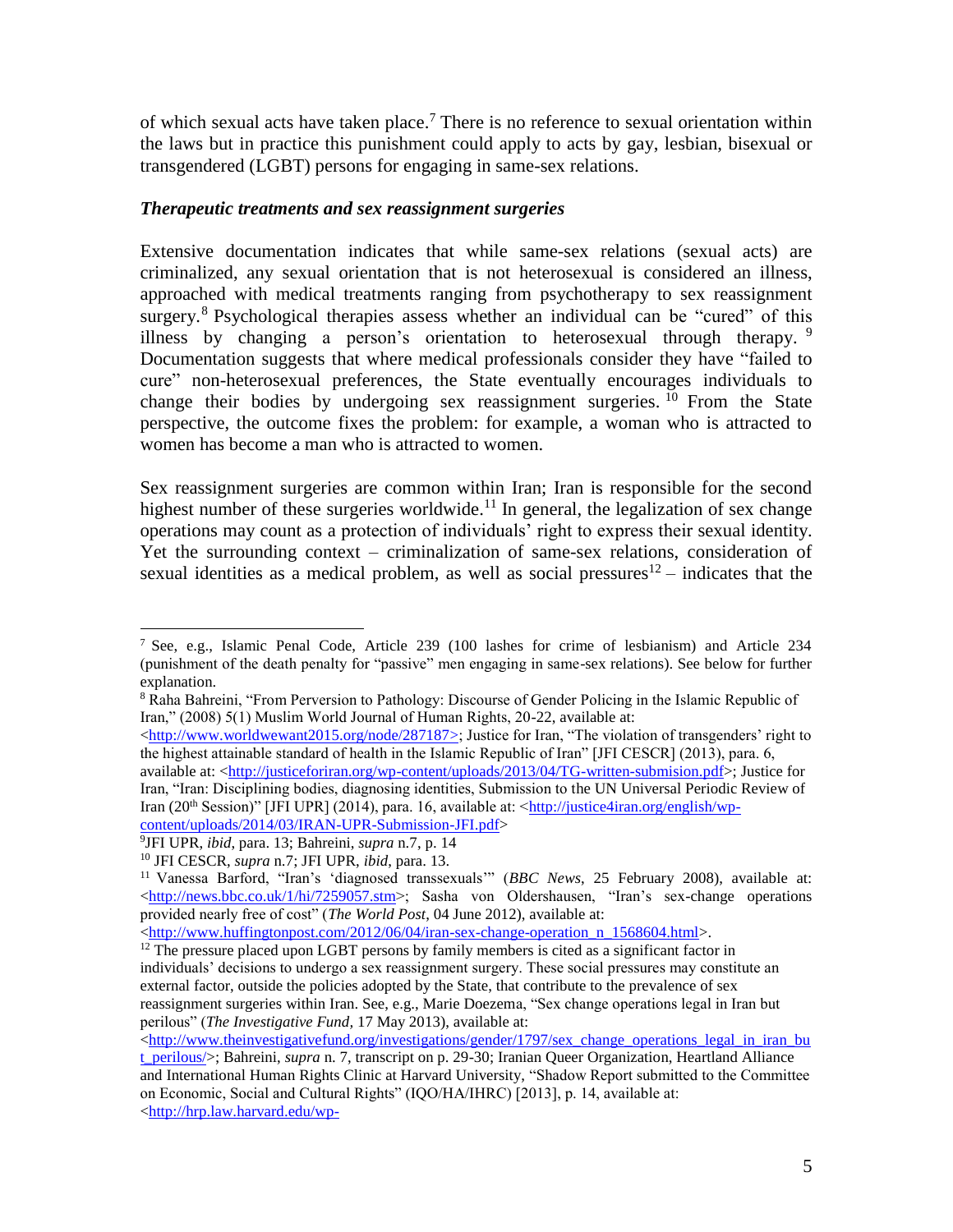State privileges relations and attraction between men and women and violates a range of its human rights obligations.

#### *Relevant international standards*

 $\overline{a}$ 

Out of nine core international human rights treaties,<sup>13</sup> Iran is party to and legally bound by five of them.<sup>14</sup> The treaties most relevant to sexual orientation within Iran are the International Covenant on Civil and Political Rights (ICCPR)<sup>15</sup> and the International Covenant on Economic, Social and Cultural Rights (ICESCR).<sup>16</sup> The United Nations treaty bodies, namely, the Human Rights Committee and the Committee on Economic, Social and Cultural Rights (CESCR), assist with the interpretation and enhancement of the obligations imposed by treaty provisions.<sup>17</sup> As a State party to these treaties, Iran is legally obliged to uphold the rights enshrined therein and cannot invoke internal law as justification for violation of these provisions. $^{18}$ 

Article 2(1) of the ICCPR and article 2(2) of the ICESCR require States parties to implement all provisions of these Covenants in accordance with the principle of nondiscrimination. <sup>19</sup> While sexual orientation and gender identity are not explicitly mentioned as grounds for discrimination within the Covenants, the Human Rights

[content/uploads/2011/01/JointHeartlandAlliance\\_IRQO\\_IHRC\\_Iran\\_CESCR50.pdf>](http://hrp.law.harvard.edu/wp-content/uploads/2011/01/JointHeartlandAlliance_IRQO_IHRC_Iran_CESCR50.pdf) [regarding postsurgery alienation from families].

 $13$  The list of all core universal human rights treaties is available at the OHCHR website: [<http://www.ohchr.org/EN/ProfessionalInterest/Pages/CoreInstruments.aspx>](http://www.ohchr.org/EN/ProfessionalInterest/Pages/CoreInstruments.aspx)

<sup>14</sup> Iran has ratified each of the five following treaties: (1) *International Covenant on Civil and Political Rights* (UN General Assembly, 16 December 1966, United Nations, Treaty Series, vol. 999, p. 171); (2) *International Covenant on Economic, Social and Cultural Rights* (UN General Assembly, 16 December 1966, United Nations, Treaty Series, vol. 993, p. 3); (3) *International Convention on the Elimination of All Forms of Racial Discrimination* (UN General Assembly, 21 December 1965, United Nations, Treaty Series, vol. 660, p. 195); (4) *Convention on the Rights of the Child* (UN General Assembly, 20 November 1989, United Nations, Treaty Series, vol. 1577, p. 3); (5) *Convention on the Rights of Persons with Disabilities* (UN General Assembly, 13 December 2006, UN Doc A/RES/61/106, Annex I)

<sup>15</sup> UN General Assembly, International Covenant on Civil and Political Rights, 16 December 1966, United Nations, Treaty Series, vol. 999, p. 171

<sup>&</sup>lt;sup>16</sup> UN General Assembly, International Covenant on Economic, Social and Cultural Rights, 16 December 1966, United Nations, Treaty Series, vol. 993, p. 3

<sup>&</sup>lt;sup>17</sup> While treaty bodies' General Comments and decisions on communications are generally considered as authoritative, there is some debate as to whether these views are on par with the VCLT rules of interpretation (UNGA, Report of the International Law Commission, Sixty-Fifth session, UN Doc A/68/10, p. 23, para. 10 (Chapter IV, Section C(2), Conclusion 2, Commentary); Keller & Ulfstein (eds.) *UN Human Rights Treaty Bodies: Law and Legitimacy* (CUP, 2012), p. 409-410). It is generally accepted, however, that these treaty bodies provide useful tools for interpretation, as their authoritative expertise assists with clarification of States' legal obligations and provides further understanding of how human rights treaties can be implemented within national law (Manfred Nowak, *UN Covenant on Civil and Political Rights: CCPR Commentary* (2nd edn, N.P. Engel, 2005), Introduction, XXII, para. 6).

<sup>&</sup>lt;sup>18</sup> Vienna Convention on the Law of Treaties (VCLT), 23 May 1969, United Nations, Treaty Series, vol. 1155, p. 331, article 27.

<sup>19</sup> See also Human Rights Committee, *General Comment No. 18: Non-discrimination* (HRC GC18), UN Doc HRC/GEN/1/Rev.1 at 26 (1994), para. 1; Human Rights Committee, *General Comment No. 28: Equality of rights between men and women (article 3)* [HRC GC28], UN Doc CCPR?C/21/Rev.1/Add.10 (2000), para. 2-3.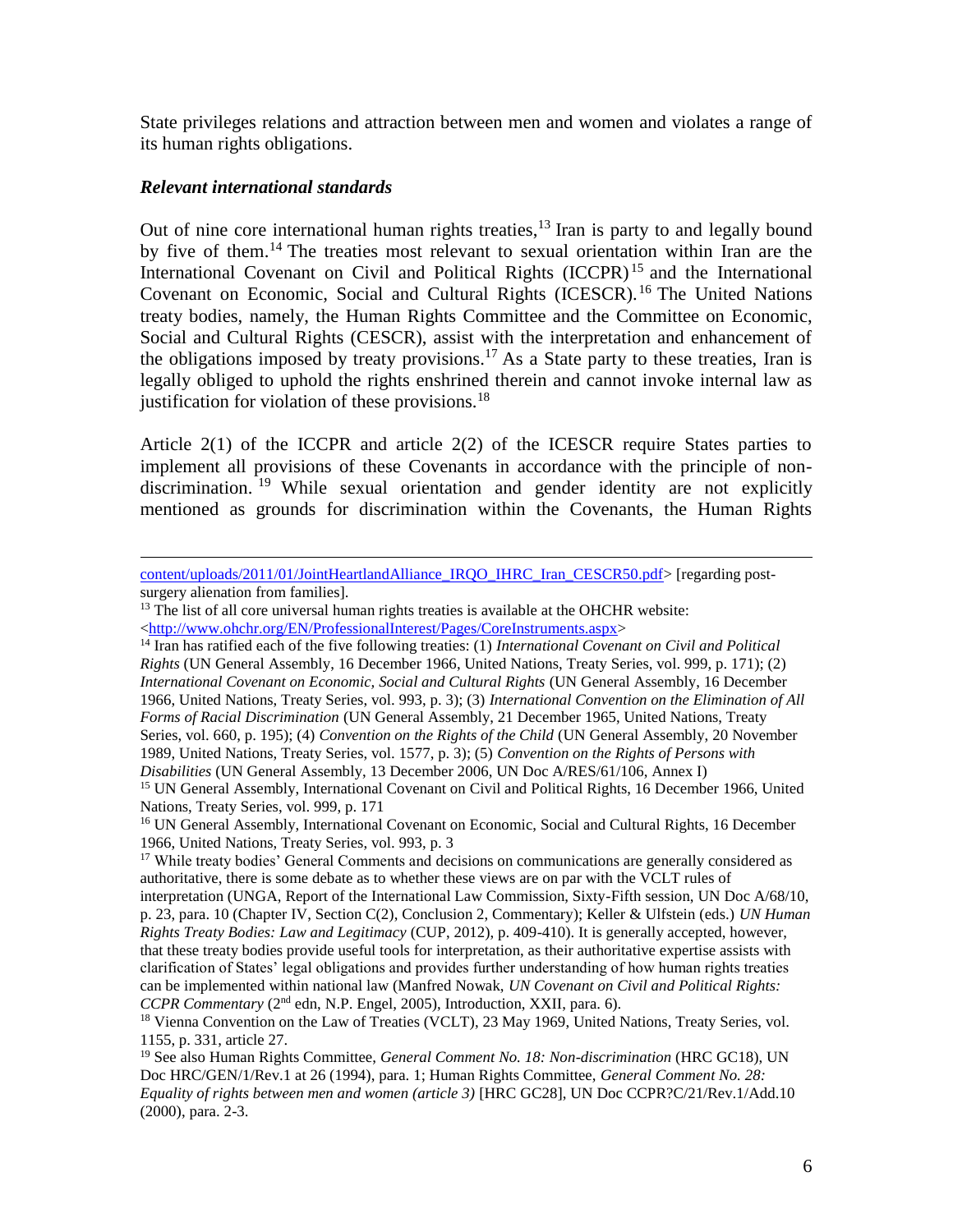Committee  $20$  and CESCR  $21$  have affirmed the growing recognition within the UN system<sup>22</sup> of sexual orientation and gender identity as a distinct group to which the principle of non-discrimination applies equally. This recognition has also been strengthened considerably both by the acceptance of sexual orientation and gender identity as grounds for obtaining refugee status,  $2<sup>3</sup>$  and by non-binding international legal standards. Most notably, the Yogyakarta Principles provide clear guidelines to States and the international community on how international human rights law applies to sexual orientation and gender identity.<sup>24</sup>

As the analysis shows, criminalization of certain types of sexual orientation is a violation of the right to non-discrimination under international law  $25$  and of Iran's treaty obligations under the ICCPR and ICESCR. The 'medical approach' to certain sexual

 $\overline{a}$ 

<sup>20</sup> The ICCPR includes sexual orientation under the term "sex" in article 2(1). *Toonen v Australia*, Human Rights Committee Communication No. 488/1992, UN Doc CCPR/C/50/D/488/1992 (1994), para. 8.7; Human Rights Committee, *Concluding Observations of the third periodic report of the Islamic Republic of Iran*, UN Doc CCPR/C/IRN/CO/3 (2011), para. 10, where the Committee reaffirmed that "all of these matters [including discrimination on the basis of sexual orientation and gender identity] fall entirely within the purview of the rights contained in the Covenant". See also, e.g., *Irina Fedotova v the Russian Federation,* Human Rights Committee Communication No. 1932/2010, UN Doc

CCPR/C/106/D/1932/2010, (2012), where the Committee found that the applicant, who openly identifies as a lesbian, was subjected to a violation of her freedom of expression, in conjunction with article 26 (the principle of equality), on the basis of "giving expression to her sexual identity and seeking understanding of it" (para. 10.7-11).

<sup>&</sup>lt;sup>21</sup> The Committee on Economic, Social and Cultural Rights (CESCR) explicitly states that the phrase "other status" in the ICESCR includes sexual orientation and gender identity. CESCR, *General Comment No. 20: Non-discrimination in economic, social and cultural rights* (CESCR GC20), UN Doc E/C.12/GC/20 (2009), para. 32.

<sup>&</sup>lt;sup>22</sup> For examples of international recognition, see, e.g., Human Rights Council, *Resolution on Human rights*, *sexual orientation and gender identity*, UN Doc A/HRC/RES/17/19 (2011); Report of the UN High Commissioner for Human Rights, "Discriminatory laws and practices and acts of violence against individuals based on their sexual orientation and gender identity", UN Doc A/HRC/19/41 (2011); Report of the UN High Commissioner for Human Rights, "Born free and equal: Sexual orientation and gender identity in international human rights law" (2012), available at:

[<sup>&</sup>lt;http://www.ohchr.org/Documents/Publications/BornFreeAndEqualLowRes.pdf>](http://www.ohchr.org/Documents/Publications/BornFreeAndEqualLowRes.pdf); UN General Assembly, *Resolution on Extrajudicial, summary or arbitrary executions*, UN Doc A/RES/67/168 (2013), para. 6(b) [which urges all States to "ensure the effective protection of the right to life of all persons under their jurisdiction, to investigate promptly and thoroughly all killings, including those targeted at specific… [persons] because of their sexual orientation or gender identity"].

<sup>&</sup>lt;sup>23</sup> See Supreme Court of the United Kingdom, *HJ (Iran) & HT (Cameroon) v Secretary of State for the Home Department* (7 July 2010) UKSC 31; United Nations High Commissioner for Refugees, *Guidelines on International Protection No. 9: Claims to Refugee Status based on Sexual Orientation and/or Gender Identity within the context of Article 1A(2) of the 1951 Convention and/or its 1967 Protocol relating to the Status of Refugees* (23 October 2012) Doc. HCR/GIP/12/09.

<sup>24</sup> International Commission of Jurists (ICJ), *Yogykarta Principles: Principles on the application of international human rights law in relation to sexual orientation and gender identity* (March 2007). The rights contained within these Principles link closely to those found within the ICCPR and ICESCR. See especially article 2 on non-discrimination and article 3 on the right to legal recognition, both of which refer to these rights as enshrined in the ICCPR (article 2(1) on non-discrimination and article 16 on legal recognition) and the ICESCR (article 2(2) on non-discrimination).

 $^{25}$  The principle of non-discrimination can be found in all international human rights treaties; all provisions within the ICCPR and ICESCR should be read in conjunction with this principle. See Article 2(1) ICCPR; article 2(2) ICESCR; HRC GC18, *supra* n. 18, para. 1; HRC GC28, *supra* n. 8, para. 2-3.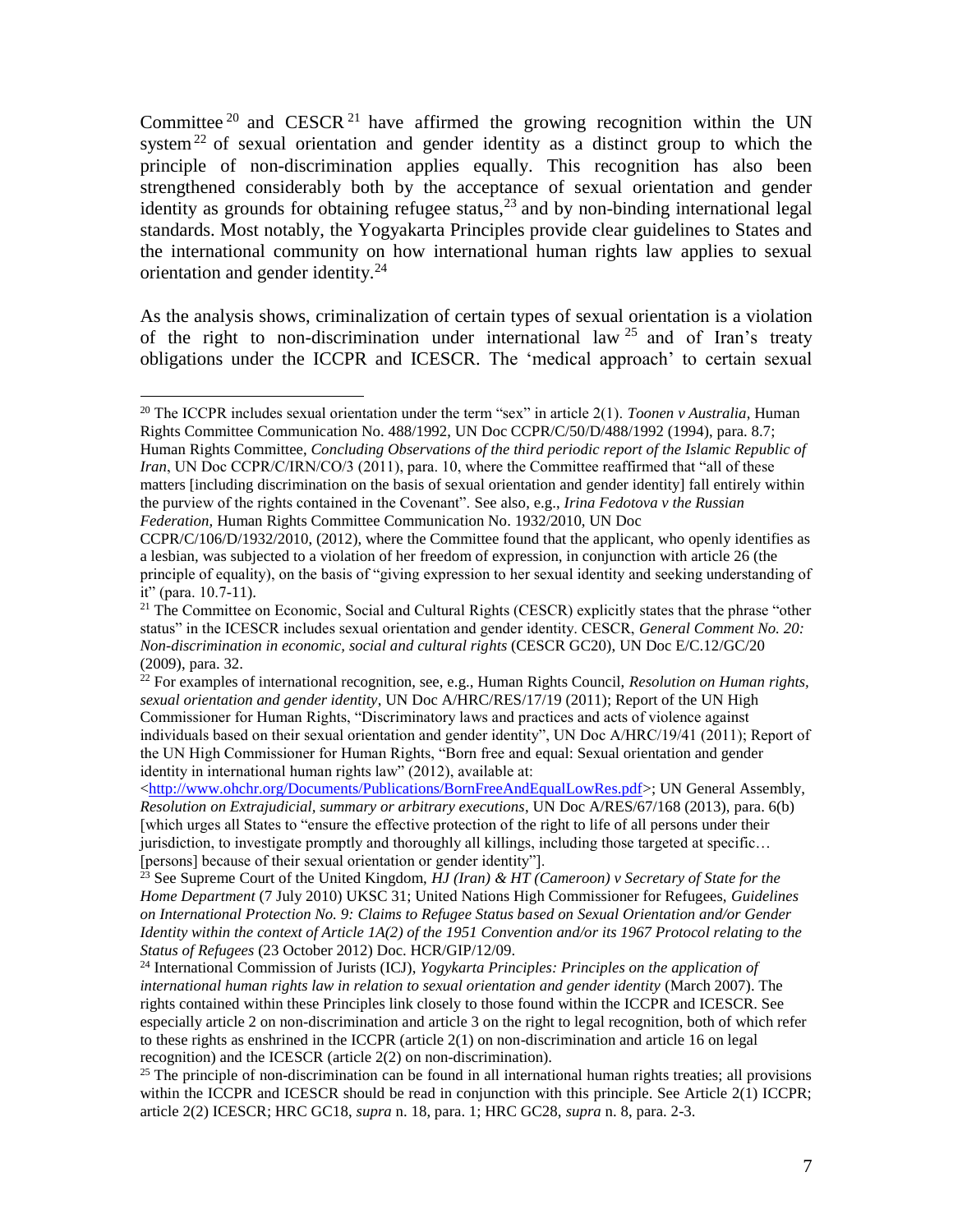orientations in Iran stands in violation of a range of rights, also protected by these binding Covenants.

#### **3. Iran's International Human Rights Obligations: Application to Domestic Law and Practice**

#### **3.1 Criminalisation of homosexuality**

The newly revised Islamic Penal Code, $26$  which was ratified by the Islamic Consultative Assembly in 2009 and by the Guardian Council later in  $2013$ ,  $27$  provides that sexual relationships between two men or two women shall be subject to punishments known as *hudud* (singular, *hadd)* under Shari'a law. <sup>28</sup> The State determines the relevant interpretation of Islamic laws, based on "Islamic criteria", which is specific to the Iranian State. $^{29}$ 

Under its obligations as a State party to the ICCPR and ICESCR, Iran is required to respect the right to non-discrimination, a basic tenet of international human rights law, in its implementation of all Covenant rights. <sup>30</sup> This right to non-discrimination also encompasses sexual orientation and gender identity.<sup>31</sup> The Penal Code provisions that criminalize same-sex relations directly contravene this right in conjunction with several other rights, including the rights to life, health, information, freedom of expression and

 $\overline{\phantom{a}}$ <sup>26</sup> The Islamic Penal Code of Iran was first ratified by Judicial Committee of the Islamic Consultative Assembly on 30 July 1991 and then ratified by the Expediency Discernment Council on 28 November 1991 (Official Newspaper of the Islamic Republic of Iran, Wednesday 2 August 1991, 47th Year, No. 1364). <sup>27</sup> Guardian Council: Available at:

[http://www.shora-gc.ir/Portal/Home/ShowPage.aspx?Object=NEWS&ID=97b9be00-f413-435f-b4c4-](http://www.shora-gc.ir/Portal/Home/ShowPage.aspx?Object=NEWS&ID=97b9be00-f413-435f-b4c4-1cedf633ac1c&WebPartID=eaaaa1e1-efd7-4bfb-91cd-e8154ab52c31&CategoryID=e2beada8-28bd-4ff4-a9f8-84d4ee0a2973) [1cedf633ac1c&WebPartID=eaaaa1e1-efd7-4bfb-91cd-e8154ab52c31&CategoryID=e2beada8-28bd-4ff4](http://www.shora-gc.ir/Portal/Home/ShowPage.aspx?Object=NEWS&ID=97b9be00-f413-435f-b4c4-1cedf633ac1c&WebPartID=eaaaa1e1-efd7-4bfb-91cd-e8154ab52c31&CategoryID=e2beada8-28bd-4ff4-a9f8-84d4ee0a2973) [a9f8-84d4ee0a2973](http://www.shora-gc.ir/Portal/Home/ShowPage.aspx?Object=NEWS&ID=97b9be00-f413-435f-b4c4-1cedf633ac1c&WebPartID=eaaaa1e1-efd7-4bfb-91cd-e8154ab52c31&CategoryID=e2beada8-28bd-4ff4-a9f8-84d4ee0a2973)

<sup>&</sup>lt;sup>28</sup> *Hudud*, or *hadd* in the singular form, is a "punishment for which the grounds for, type, amount and conditions of execution are specified in holy Shari'a" (Iranian Penal Code, article 15). In other words, these punishments are prescribed by Shari'a law. It should be noted, however, that Iran utilizes a unique interpretation of Shari'a. One aspect of this interpretation is the Constitutional provision that requires all laws to be "based on Islamic criteria" (Iranian Constitution, article 4). This provision provides an exception  $29$  Article 4 of the Iranian Constitution provides that all laws must be based on Islamic criteria; this rule "applies absolutely and generally to all articles of the Constitution as well as to all other laws and regulations." The fuqaha', or Islamist jurists of the Guardian Council, shall judge compliance with this

principle.

<sup>&</sup>lt;sup>30</sup> ICCPR article 2(1); ICESCR article 2(2)

<sup>31</sup> The ICCPR includes sexual orientation under the term "sex" in article 2(1). *Toonen v Australia*, *supra* n. 19, para. 8.7; Human Rights Committee, *Concluding Observations of the third periodic report of the Islamic Republic of Iran* (HRC CO 2011), UN Doc CCPR/C/IRN/CO/3 (2011), para. 10, where the Committee reaffirmed that "all of these matters [including discrimination on the basis of sexual orientation and gender identity] fall entirely within the purview of the rights contained in the Covenant". The Committee on Economic, Social and Cultural Rights (CESCR) explicitly states that the phrase "other status" in the ICESCR includes sexual orientation and gender identity. CESCR GC 20, *supra* n. 20, para. 32.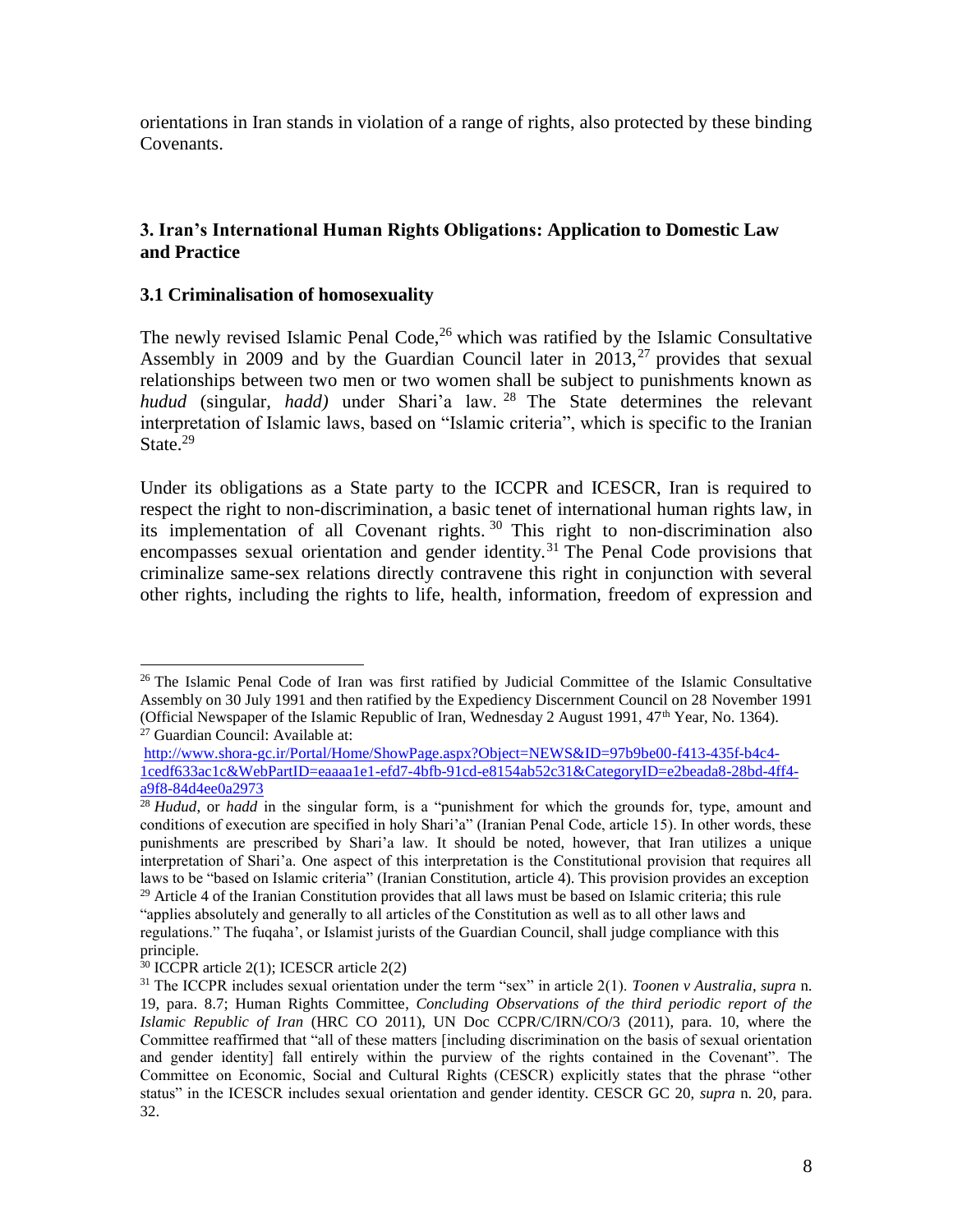the prohibition of torture and other cruel, inhuman or degrading treatment or punishment, as discussed below.<sup>32</sup>

*(i)* Flogging as a punishment for same-sex relations

According to Iranian domestic law, flogging (severely beating or whipping) "is implemented using a thread leather strap", which should be approximately one meter long and  $1/5$  centimeters wide.<sup>33</sup> Flogging is used to punish certain same-sex relations, both between men and women.

*Tafkhiz* (foreplay between men) refers to sexual relations between two men that does not amount to penetration but still involves sexual organs.<sup>34</sup> The standard mandatory punishment for *tafkhiz* is 100 lashes. <sup>35</sup> Domestic law provides that flogging as punishment for *tafhkiz* should be implemented with greater vigorousness than for punishments such as alcohol consumption.<sup>36</sup>

The Penal code defines *mosaheqeh* (lesbianism) as an act where a "woman places her sexual organs on the sexual organs of  $[$ another woman $]$ ".<sup>37</sup> The Penal Code punishes this act with 100 lashes.<sup>38</sup>

The Penal code also criminalizes same-sex conduct between two women or two men not involving sexual organs, such as "kissing or touching as a result of lust".<sup>39</sup> These crimes are punishable by flogging, regardless of the sex of the couple.<sup>40</sup>

The Human Rights Committee,<sup>41</sup> the Committee against Torture<sup>42</sup> and several Special Rapporteurs<sup>43</sup> have recognized flogging as an act of torture; as such, this punishment

l <sup>32</sup> See analysis below as well as: HRC CO 2011, *ibid*, para. 10; Committee on Economic, Social and Cultural Rights, *Concluding observations on the second periodic report of the Islamic Republic of Iran,* UN Doc E/C.12/IRN/CO/2 (2013), para. 7.

<sup>&</sup>lt;sup>33</sup> The Directive on Implementation Regulations for Sentences of Retribution-in-Kind, Stoning, Murder, Crucifixion, Death Penalty, and Flogging, Chapter 3, article 27, available at: [<http://www.wunrn.com/news/2009/02\\_09/02\\_23\\_09/022309\\_iran.htm>](http://www.wunrn.com/news/2009/02_09/02_23_09/022309_iran.htm)

<sup>&</sup>lt;sup>34</sup> Iranian Penal Code, Article 235.

<sup>35</sup> Iranian Penal Code, Article 235. As a *hadd* punishment, this penalty is seen as prescribed by God and is therefore absolute. For further analysis, see Mohammad Nayyeri, *New Islamic Penal Code of the Islamic Republic of Iran: An Overview* (March 2012, Human Rights in Iran Unit), p. 6, available at: [<http://www.essex.ac.uk/hri/documents/HRIU\\_Research\\_Paper-IRI\\_Criminal\\_Code-Overview.pdf>](http://www.essex.ac.uk/hri/documents/HRIU_Research_Paper-IRI_Criminal_Code-Overview.pdf)

<sup>&</sup>lt;sup>36</sup> The Directive on Implementation Regulations for Sentences of Retribution-in-Kind, Stoning, Murder, Crucifixion, Death Penalty, and Flogging, Chapter 3, article 30, available at: [<http://www.wunrn.com/news/2009/02\\_09/02\\_23\\_09/022309\\_iran.htm>](http://www.wunrn.com/news/2009/02_09/02_23_09/022309_iran.htm)

<sup>37</sup> Iranian Penal Code, Article 237.

<sup>38</sup> Iranian Penal Code, Article 239.

<sup>39</sup> Iranian Penal Code, Article 237.

<sup>&</sup>lt;sup>40</sup> Iranian Penal Code, Article 237. See also Report of the Special Rapporteur on the human rights situation in Iran, UN Doc A/68/503 (2013), para. 28, where the Special Rapporteur condemns the use of flogging for crimes such as "acts incompatible with chastity", "illicit" relationships and same-sex relations.

<sup>41</sup> HRC CO 2011, *supra* n. 29, para. 16. See also, e.g., *Concluding observations of the fourth periodic report of Iraq,* UN Doc CCPR/C/79/Add.84 (1997), para. 12; Human Rights Committee, *Concluding observations of the second periodic report of Sudan*, UN Doc CCPR/C/79/Add.85 (1997), para. 9; Human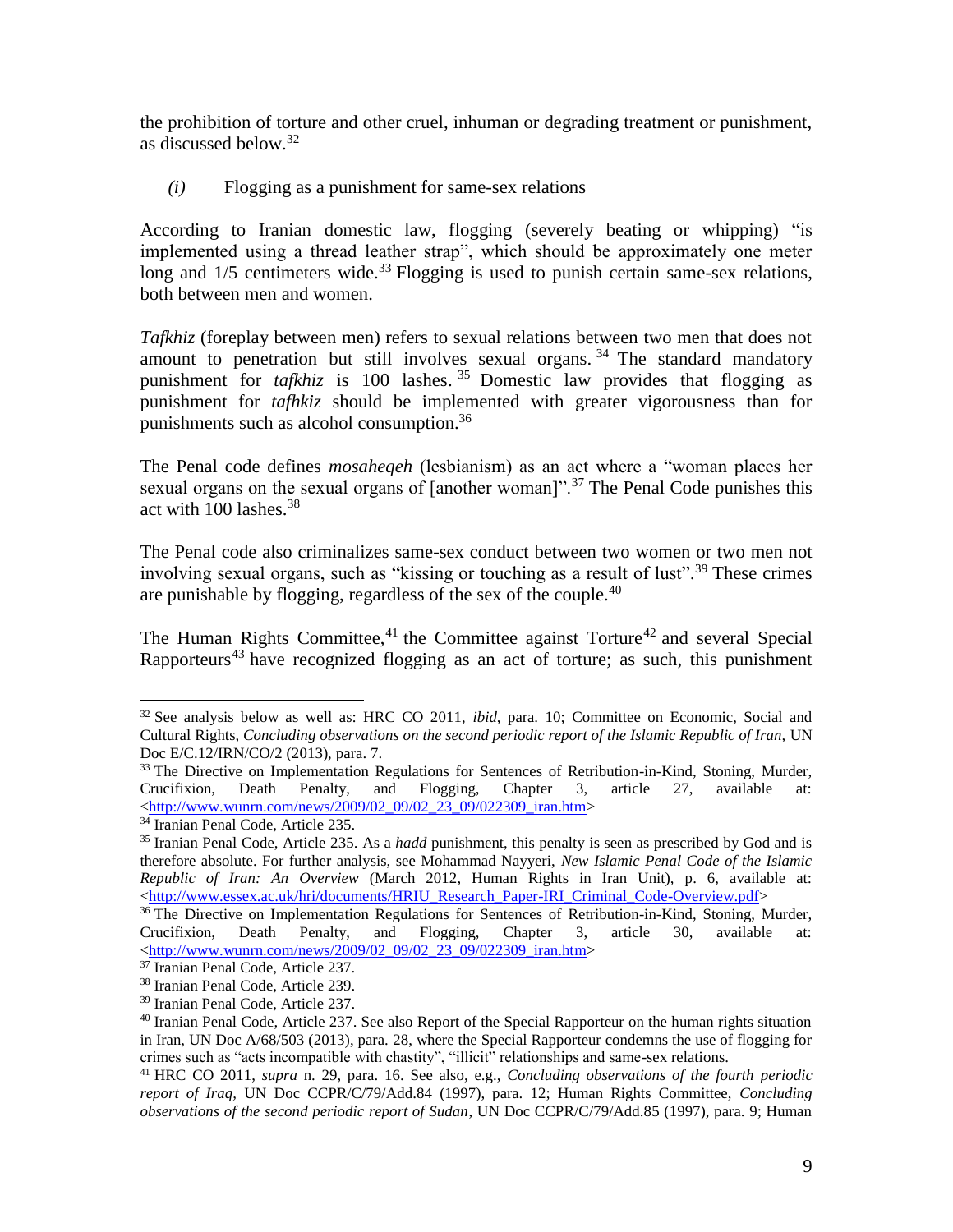stands in violation of Iran's international treaty obligations under the ICCPR, as well as general international law which recognizes torture as an international crime under customary international law. 44

*(ii)* Death penalty as a punishment for same-sex relations

Iran is one of the few countries in the world where gay, lesbian, bisexual and transgendered (LGBT) persons still face the possibility of execution as a criminal punishment for same-sex relations.<sup>45</sup>

The right to life under international law is non-derogable and is considered to be the "supreme human right" – where a State disregards an individual's right to life, all other human rights will no longer be engaged.<sup>46</sup> Under international human rights law, the death penalty is permitted under the right to life but only as an exceptional measure, subject to the strict limitations described in the Covenant.<sup>47</sup>

A trend exists within the international community towards abolition of the death penalty.<sup>48</sup> However, reports indicate that Iran has the highest per capita rate of death penalty executions in the world.<sup>49</sup> In general, the death penalty in Iran is arbitrary in the

 $\overline{\phantom{a}}$ Rights Committee, *Concluding observations of the third periodic report of the Libyan Arab Jamahiriya*, UN Doc CCPR/C/79/Add.101 (1998), para. 11.

<sup>42</sup> Committee against Torture, *Concluding observations of the initial periodic report of Saudi Arabia*, UN Doc CAT/C/CR/28/5 (2002), para. 5; Committee against Torture, *Concluding observations of the initial report of Yemen*, UN Doc CAT/C/CR/31/4 (2004), para. 6.

<sup>&</sup>lt;sup>43</sup> Report of the Special Rapporteur on the human rights situation in Iran, UN Doc A/68/503 (2013), para. 28; Report of the Special Rapporteur on torture and other cruel, inhuman or degrading treatment or punishment, UN Doc A/60/316 (2005), para. 19-23.

<sup>44</sup> Article 7 ICCPR; on the status of torture under international law, see Antonio Cassese, *International Law* (2nd edn, OUP, 2005), p. 447.

<sup>45</sup> Saeed Kamali Dehghan, "Yes, there are gays in Iran" (*Iran Wire*), available at: [<http://en.iranwire.com/features/2092/>](http://en.iranwire.com/features/2092/)

<sup>46</sup> Article 4(2) ICCPR; Human Rights Committee, *General Comment No. 6: Article 6 (Right to Life)* [HRC GC6], UN Doc HRI/GEN/1/Rev.1 at 6 (1994), para. 1.

<sup>&</sup>lt;sup>47</sup> The death penalty can only be used for the "most serious crimes" (article  $6(2)$  ICCPR). The Report of the UN High Commissioner on Human Rights states, "The Commission on Human Rights [now the Human Rights Council] and the Human Rights Committee have confirmed that the use of the death penalty for non-violent acts, including sexual relations between consenting adults, constitutes a violation of international human rights law". ("Discriminatory laws and practices and acts of violence against individuals based on their sexual orientation and gender identity", UN Doc A/HRC/19/14 (2011), para. 45). <sup>48</sup> Human Rights in Iran Unit, *The Death Penalty for Drug Crimes: Analysis of Iran's International Human Rights Obligations* (March 2014), p. 8, available at: [<http://www.essex.ac.uk/hri/documents.aspx>](http://www.essex.ac.uk/hri/documents.aspx); Report of the Secretary-General on Capital Punishment, Capital punishment and implementation of the safeguards guaranteeing protection of the rights of those facing the death penalty, UN Doc. E/2010/10 (2009), p. 19.

<sup>&</sup>lt;sup>49</sup> Iran has the second highest total rate of executions behind China. Report of the Secretary-General, "Capital Punishment, Capital punishment and implementation of the safeguards guaranteeing protection of the rights of those facing the death penalty", UN Doc. E/2010/10 (2009), p. 20-21; Amnesty International, "Death sentences and executions in 2011", AI Index ACT 50/001/2012 (March 2012), p. 55; UK Foreign & Commonwealth Office, Human Rights and Democracy: The 2011 Foreign & Commonwealth Office Report, April 2012, pg. 251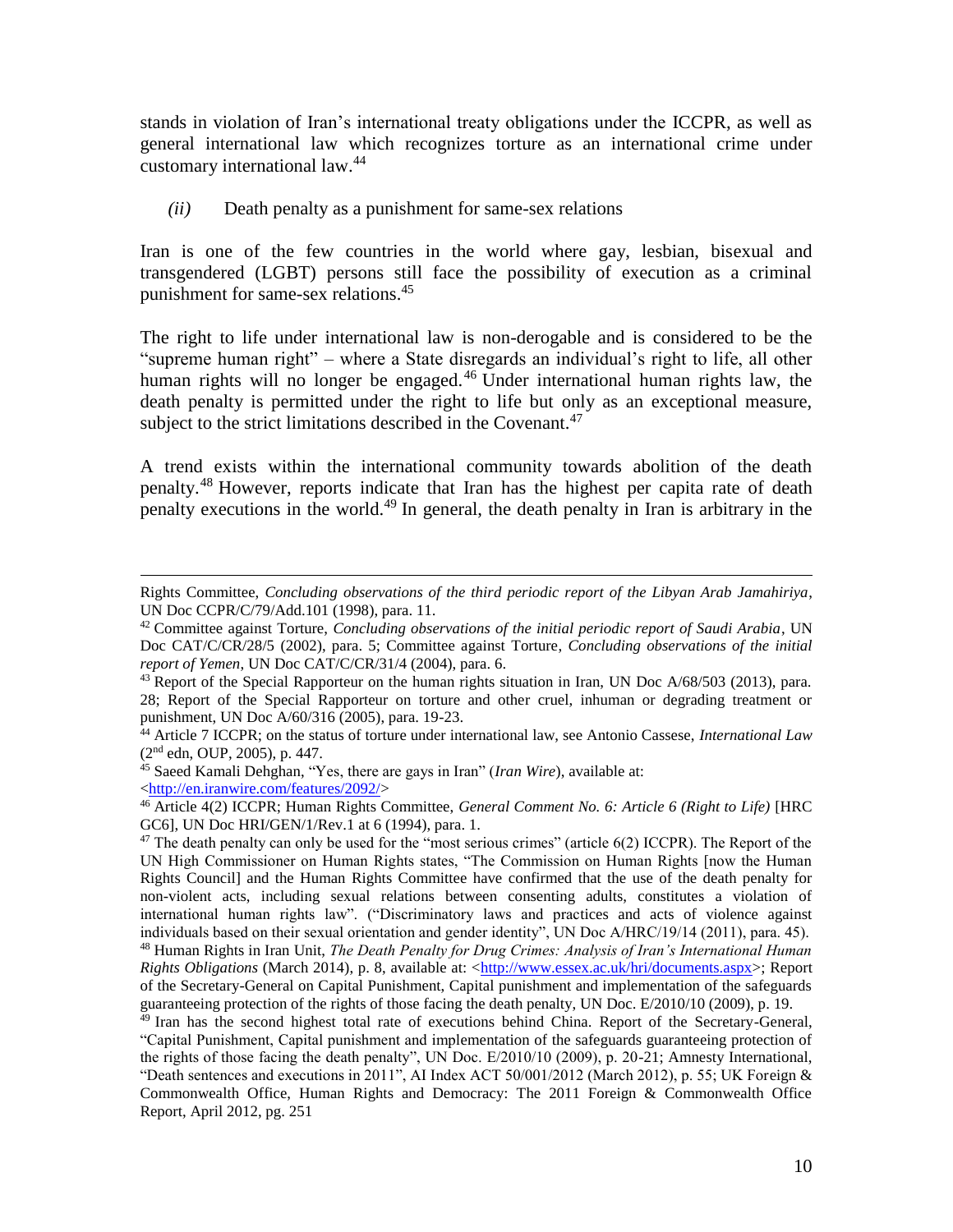way it is applied, falling short of legal requirements.<sup>50</sup> The application of the death penalty in Iran may for instance contravene individuals' rights to due process and a fair trial (articles 9 and 14 ICCPR). 51

An individual also must not be "arbitrarily deprived of his life" (ICCPR article 6(1)). This concept of "arbitrariness" includes "elements of inappropriateness, injustice and lack of predictability".<sup>52</sup> Criminally punishing same-sex relations is clearly unjust under international law and, as such, the punishment of the death penalty for same-sex relations does not meet the "arbitrariness" requirement set forth within international law.

#### *Punishment for sexual acts between men*

*Lavat* (sodomy) is defined within the Iranian Penal Code as penetrative sex between two men (articles 233-234) and is punished more harshly than sexual acts between two women. While the Penal Code takes into account whether the activity was consensual with regard to the "active" participant, the punishment for the "passive" partner is the death penalty, "in any case (whether *mohsan* [married] or not)", regardless of consent.<sup>53</sup> The "active" participant will not be subject to the death penalty unless he is married or has engaged in rape.<sup>54</sup> The harsher punishment for men violates the principle of nondiscrimination on the grounds of both sexual orientation and sex, in conjunction with the right to life. Additionally, the distinction between the two men according to sexual position constitutes a further element of arbitrariness in the deprivation of the right to life.

The Penal Code also discriminates between Muslim and non-Muslim men, both with regard to penetrative (*lavat*) and non-penetrative (*tafkhiz*) sexual relations. If an "active" non-Muslim man has sexual relations with a "passive" Muslim man, the Penal Code

l <sup>50</sup> See the analysis in Human Rights in Iran Unit, *The Death Penalty for Drug Crimes: Analysis of Iran's International Human Rights Obligations* (March 2014), available at: [<http://www.essex.ac.uk/hri/documents.aspx>](http://www.essex.ac.uk/hri/documents.aspx)

<sup>&</sup>lt;sup>51</sup> See also, e.g., Report of the Secretary-General on the question of the death penalty, UN Doc A/HRC/24/18 (2013), para. 73 (specifically referencing Iran). Executions that take place in public settings will likely also entail further arbitrary elements. See Human Rights in Iran Unit, *The Death Penalty for Drug Crimes: Analysis of Iran's International Human Rights Obligations* (March 2014), p. 16-17, available at: [<http://www.essex.ac.uk/hri/documents.aspx>](http://www.essex.ac.uk/hri/documents.aspx). Reports indicate that public executions have been utilised as punishment for the crime of homosexuality. See, e.g., Human Rights Watch, "Iran: Two more executions for homosexual conduct" (22 November 2005), available at: [<http://www.hrw.org/news/2005/11/21/iran-two-more-executions-homosexual-conduct>](http://www.hrw.org/news/2005/11/21/iran-two-more-executions-homosexual-conduct)

<sup>52</sup> *Van Alphen v. The Netherlands*, Human Rights Committee Communication No. 305/1988, UN Doc CCPR/C/39/D/305/1988 (1990), para. 5.8; *Mukong v Cameroon*, Human Rights Committee Communication No. 458/1991, UN Doc CCPR/C/51/D/458/1991 (1994), para. 9.8 [in the context of arbitrary detention]; William Schabas, *The Abolition of the Death Penalty in International Law* (3<sup>rd</sup> edn., CUP, 2002), p. 73; UN Secretary General, *Annotations on the text of the draft International Covenants on Human Rights*, UN Doc A/2929 (1955), p. 30, para. 3. For details on the official negotiations of these terms during the drafting of the treaty, see Human Rights in Iran Unit, *The Death Penalty for Drug Crimes: Analysis of Iran's International Human Rights Obligations* (March 2014), p. 16-17, available at: [<http://www.essex.ac.uk/hri/documents.aspx>](http://www.essex.ac.uk/hri/documents.aspx)

<sup>&</sup>lt;sup>53</sup> Iranian Penal Code, Article 234. See also the Report of the Special Rapporteur on the human rights situation in Iran, UN Doc A/HRC/22/56 (2013), para. 68.

<sup>&</sup>lt;sup>54</sup> Iranian Penal Code, Article 233. The old code required judges to sentence both partners to death.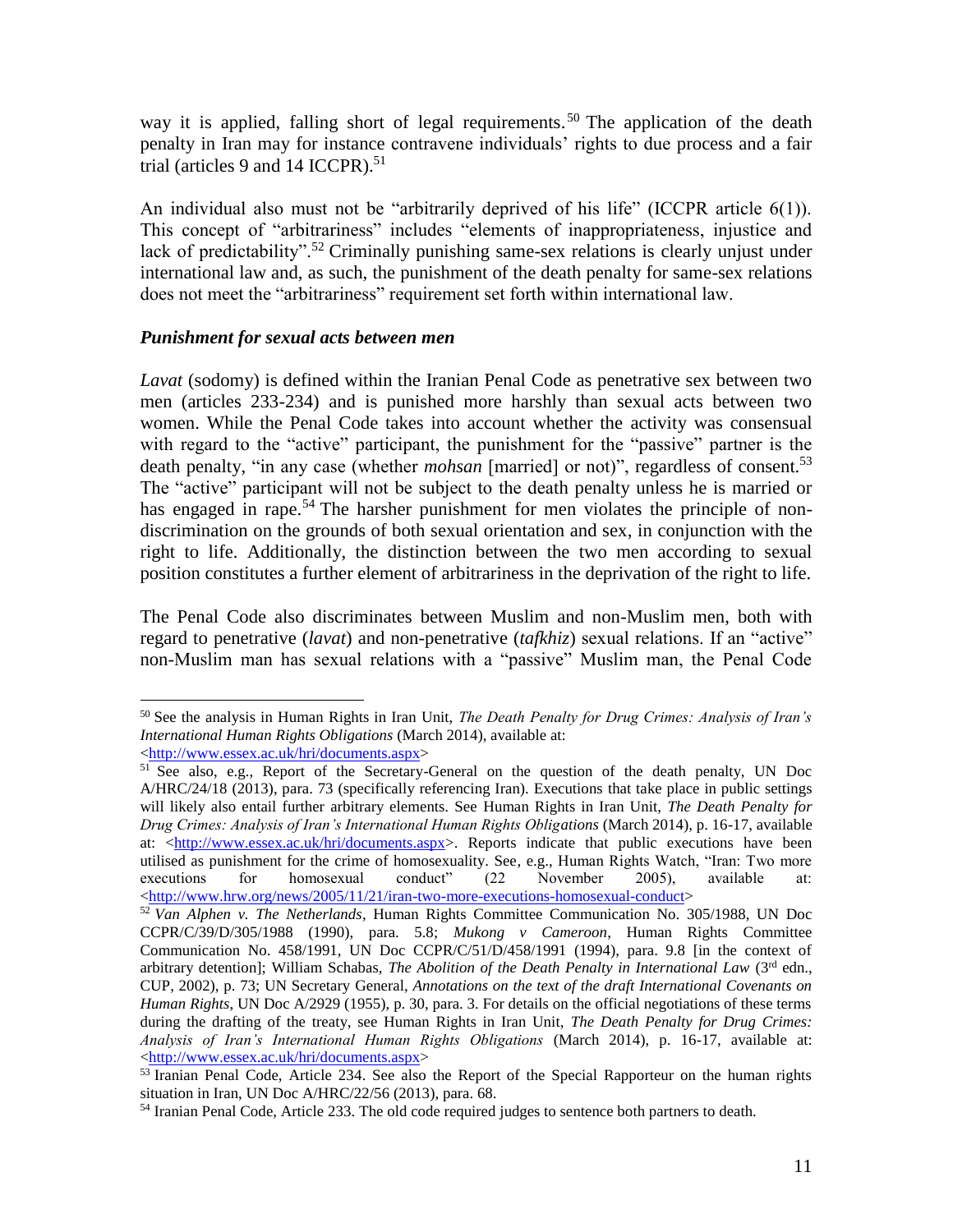requires judges to punish the non-Muslim man with the death penalty, regardless of whether the act is non-penetrative<sup>55</sup> or penetrative.<sup>56</sup> By distinguishing the severity of punishment between Muslims and non-Muslims, these laws violate the right to nondiscrimination on the basis of both sexual orientation and religion (articles 2 of the ICCPR and ICESCR).

#### *Punishment for sexual acts between women*

While women may be subject to the death penalty for same-sex relations under Iranian law, the "crime" of lesbianism will only result in this penalty if a woman is caught engaging in sexual relations four times.<sup>57</sup> This punishment is not specific to women, as anyone found committing the same offence punishable by *hadd* will be subject to the death penalty upon the fourth offence. <sup>58</sup> However, conviction for the "crime" of lesbianism is rare insofar as four male witnesses are required for the crime to be proven.<sup>59</sup> Given the extent of gender segregation in Iran, it is unlikely that this would ever be the case in practice. 60

In the case of LGBT persons, the criminalization of same-sex relations is unlawful in and of itself. The imposition of the death penalty on this basis thus cannot meet the restrictions placed upon the right to life. $\delta$ <sup>1</sup> Specifically, the death penalty must not be imposed on the basis of discrimination. $62$ 

Therefore, the imposition of the death penalty constitutes a violation of LGBT persons' right to life both on the basis of its discriminatory application and its arbitrariness. Such laws also interfere with individuals' right to privacy under international human rights law (article 17 ICCPR).<sup>63</sup> The criminalization of consensual same-sex relations within Iran,

l <sup>55</sup> Iranian Penal Code, Article 235, note. See also Human Rights in Iran Unit, *New Islamic Penal Code in the Islamic Republic of Iran: An Overview* (March 2012), available at:

[<sup>&</sup>lt;http://www.essex.ac.uk/hri/documents.aspx>](http://www.essex.ac.uk/hri/documents.aspx); Human Rights Watch, "Codifying Repression: An Assessment of Iran's New Penal Code" (2012), available at:

[<sup>&</sup>lt;http://www.hrw.org/sites/default/files/reports/iran0812webwcover\\_0.pdf>](http://www.hrw.org/sites/default/files/reports/iran0812webwcover_0.pdf)

<sup>56</sup> Iranian Penal Code, Article 233, note 1.

<sup>57</sup> Iranian Penal Code, Article 131.

<sup>58</sup> See, e.g., Iranian Penal Code, Articles 90 and 122.

<sup>59</sup> Iranian Penal Code, Articles 118 and 128.

<sup>60</sup> Canada: Immigration and Refugee Board of Canada, *Iran: Treatment of lesbians* (1 July 1999) Doc.

IRN31893.E, available at: http://www.refworld.org/docid/3ae6ad8bc.html [accessed 19 June 2014].

<sup>61</sup> In *Mbenge v Zaire*, the Human Rights Committee concluded that article 6(2) of the ICCPR requires that the "substantive and procedural law in the application of which the death penalty was imposed was not contrary to the provisions of the Covenant, and also that the death penalty was imposed in accordance with that law and therefore in accordance with the provisions of the Covenant" (Communication No. 16/1977, UN Doc CCPR/C/OP/2 at 76 (1990), para. 17.

 $62$  The imposition of the death penalty must be in accordance with the provisions of the Covenant, which includes the principle of non-discrimination. See HRC GC6, *supra* n.44, para. 7.

<sup>&</sup>lt;sup>63</sup> Even if State conduct is provided for by domestic law, such conduct must be "in accordance with the provisions, aims and objectives of the ICCPR", including non-discrimination (Human Rights Committee, *General Comment No. 16: Article 17 (Right to Privacy)*, UN Doc HRI/GEN/1/Rev.1 at 21 (1994), para. 4). See also Alex Conte and Richard Burhill, *Defining Civil and Political Rights: The Jurisprudence of the United Nations Human Rights Committee* (Ashgate, 2<sup>nd</sup> edn, 2009), p. 50-51. The Special Rapporteur on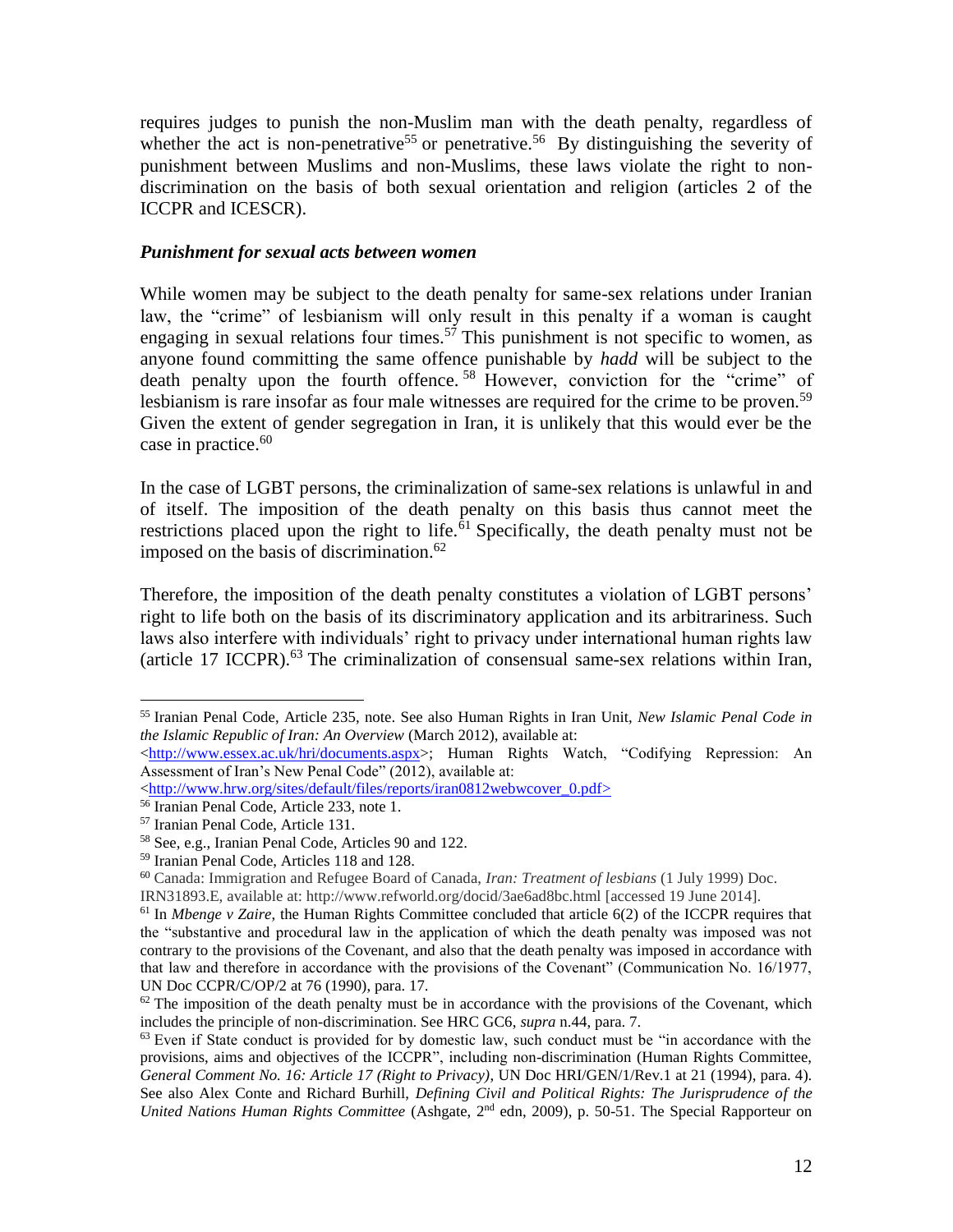and the potential for criminal punishment in the form of the death penalty, contravenes Iran's international legal human rights obligations under the ICCPR, particularly articles 2 (non-discrimination), 6 (life), 7 (torture and other ill-treatment) and 17 (privacy).<sup>64</sup>

#### *Bisexual and transgendered persons*

For persons who identify as bisexual,<sup>65</sup> the laws will likely be applied on the basis of the circumstances of the crime, e.g. if a bisexual woman has relations with another woman (rather than a man). Transgendered persons<sup>66</sup> may be subject to punishments for samesex relations as a result of their identity not being legally recognized. While this allows bisexual and transgendered individuals to live partially within an unambiguous legal framework, these persons will be forced to live between two very different sets of laws that incur a wide range of punishments on the basis of choice of partner.

As mentioned above, the principle of arbitrariness includes several elements, one of which focuses upon whether a lack of predictability exists.<sup>67</sup> Although the criminalization of same-sex relations is in itself unlawful, this lack of predictability in legal punishment for bisexual and transgendered persons' sexual relations may lead to an additional violation of the prohibition of torture or other ill-treatment or the right to life on the basis of arbitrariness if a transgendered person is sentenced to flogging or the death penalty on the basis of engaging in same-sex relations.

## **3.2 Human rights implications of sex change operations in Iran**

State authorities within Iran consider homosexuality to be an "illness."<sup>68</sup> Transgendered individuals are considered to have a "Gender Identity Disorder."<sup>69</sup> In practice, individuals whose sexual orientation does not fall within the State's legal distinction between men

 $\overline{\phantom{a}}$ 

the human rights situation in Iran has expressed similar concerns, specifically with regard to the criminalization of same-sex relations within Iran leading to violations of "the right to life, the right to liberty, the right to be free from discrimination as well as the right to be protected against unreasonable interference with privacy" (Report of the Special Rapporteur on the human rights situation in Iran, UN Doc A/HRC/22/56 (2013), para. 69).

<sup>64</sup> For further analysis on the death penalty within Iran, see Human Rights in Iran Unit, *The Death Penalty for Drug Crimes: Analysis of Iran's International Human Rights Obligations* (March 2014), available at: [<http://www.essex.ac.uk/hri/documents.aspx>](http://www.essex.ac.uk/hri/documents.aspx). See also Human Rights Committee, *Concluding observations on the third periodic report of the Islamic Republic of Iran*, UN Doc CCPR/C/IRN/CO/3 (2011), para. 10.

<sup>65</sup> For the purposes of the current analysis, "bisexual persons" refers to individuals who are not clearly attracted to one sex or gender (e.g. a woman who is attracted to men, women and transgendered persons). This term is subject to varying definitions. See The Bisexual Index, "Bi by definition", available at [<http://www.bisexualindex.org.uk/index.php/Definitions>](http://www.bisexualindex.org.uk/index.php/Definitions) for additional information.

 $66$  Transgendered persons are individuals that identify as the opposite sex (e.g. a man who identifies as a woman), or persons whose gender is ambiguous (also referred to as bi-gendered). See National Center for Transgender Equality, "Transgender terminology" (updated January 2014), available at: [<http://transequality.org/Resources/TransTerminology\\_2014.pdf>](http://transequality.org/Resources/TransTerminology_2014.pdf)

<sup>67</sup> *Van Alphen v. the Netherlands, supra* n. 50, para. 5.8

<sup>68</sup> Saeed Kamali Dehghan, *supra* n. 5.

[;دارن](http://www.asrkhabar.com/fa/news/12574/ترانس-سکسوالیست-ها-با-همجنسگرایان-و-دوجنسی-ها-فرق-دارند) <sup>د</sup>-ف رق-ها-دوج ن سی-و-همج ن س گرای ان-ب ا-ها- س ک سوال ی ست-ت ران [س/12574/news/fa/com.asrkhabar.www://http](http://www.asrkhabar.com/fa/news/12574/ترانس-سکسوالیست-ها-با-همجنسگرایان-و-دوجنسی-ها-فرق-دارند) <sup>69</sup>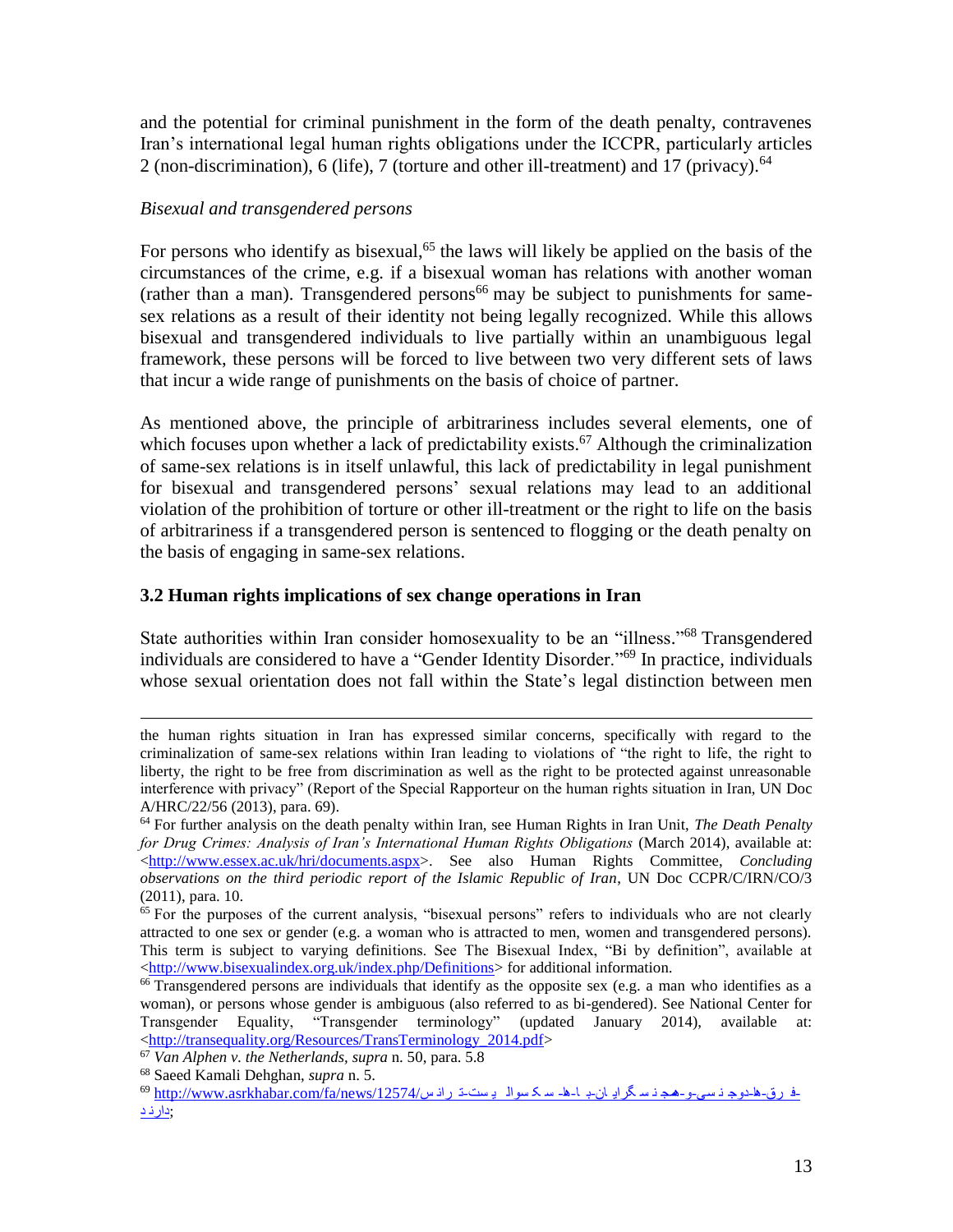and women may be subjected to a variety of measures, ranging from therapeutic treatments to sex reassignment surgery. In order to undergo surgery, individuals are allegedly required to take part in prior psychological treatments.<sup>70</sup> These treatments may include electroshock treatment and administration of antipsychotic medications (neuroleptics), which can have mind-altering side effects. $71$ 

Reports indicate that if, after the full range of therapeutic treatments has been undertaken, medical professionals conclude that the person cannot be "cured" of his or her sexual orientation, the individual will be approved for sex reassignment surgery.<sup>72</sup>

Sex reassignment operations are legal in Iran according to a fatwa (or religious ruling) pronounced by the Supreme Leader, Ayatollah Khomeini, in 1987.<sup>73</sup> The high rate of surgeries undertaken within Iran per year<sup>74</sup> raises cause for concern, as documentation suggests that coercion may be a contributing factor to individuals' decisions to undergo sex reassignment surgery.<sup>75</sup>

Reports also indicate that surgeries are undertaken with haste and often are not fully completed.<sup>76</sup> The alleged lack of care in the conduct of these surgeries has reportedly led to post-operation complications, such as paralysis, improper sizing of sexual organs, incontinence and infectious diseases. <sup>77</sup> On this basis, these surgeries are not being performed in accordance with Iran's international legal obligations under the right to health in relation to standards of quality and professionalism.<sup>78</sup> Reports also suggest that where malpractice has occurred, there is a clear lack of access to legal recourse.<sup>79</sup> This indicates an additional violation of the right to an effective remedy under international law.

*<*[http://www.al-monitor.com/pulse/fr/originals/2013/10/iran-subsidizes-sex-change-surgery.html>](http://www.al-monitor.com/pulse/fr/originals/2013/10/iran-subsidizes-sex-change-surgery.html)

l

<sup>70</sup> Bahreini, *supra* n. 7, p. 20-22

<sup>71</sup> JFI UPR, *supra* n. 7, para. 16; Bahreini, *supra* n. 7, p. 33-34.

<sup>72</sup> Bahreini, *supra* n. 7, p. 14-15

 $73$  International Gay and Lesbian Human Rights Commission and Iranian Queer Organization, Submission to the  $20<sup>th</sup>$  session of the UN Universal Periodic Review (2014), p. 4, available at: [<http://iglhrc.org/sites/default/files/UPRSubmission.pdf>](http://iglhrc.org/sites/default/files/UPRSubmission.pdf); IQO/HA/IHRC, *supra* n. 11, p. 11

<sup>&</sup>lt;sup>74</sup> Iran has the second highest number of sexual reassignment surgeries performed in the world. See Mehrnaz Samimi, "Fatwa allows sex changes in Iran, but stigma remains" (*Iran Pulse*, 7 October 2013), available at:

<sup>&</sup>lt;sup>75</sup> The Iranian Queer Organization has stated that many individuals that undergo the process of sex reassignment surgery are actually "homosexuals who [have a] fear of persecution and death if they do not submit to this sexual surgery". This organization has also documented cases of individuals who have been court ordered to undergo the surgery. (IQO/HA/IHRC, *supra* n. 11, p. 11-13). See also Bahreini, *supra* n. 7. <sup>76</sup> IQO/HA/IHRC, *supra* n. 11, p. 13-14; JFI UPR, *supra* n. 7, para. 16

<sup>77</sup> *Ibid*.

<sup>78</sup> Committee on Economic, Social and Cultural Rights, *General Comment No. 14: The right to the highest attainable standard of health (art. 12 of the Covenant)* [CESCR GC14], UN Doc E/C.12/2000/4 (2000), para. 12(d), 35.

<sup>79</sup> IQO/HA/IHRC, *supra* n. 11, p. 15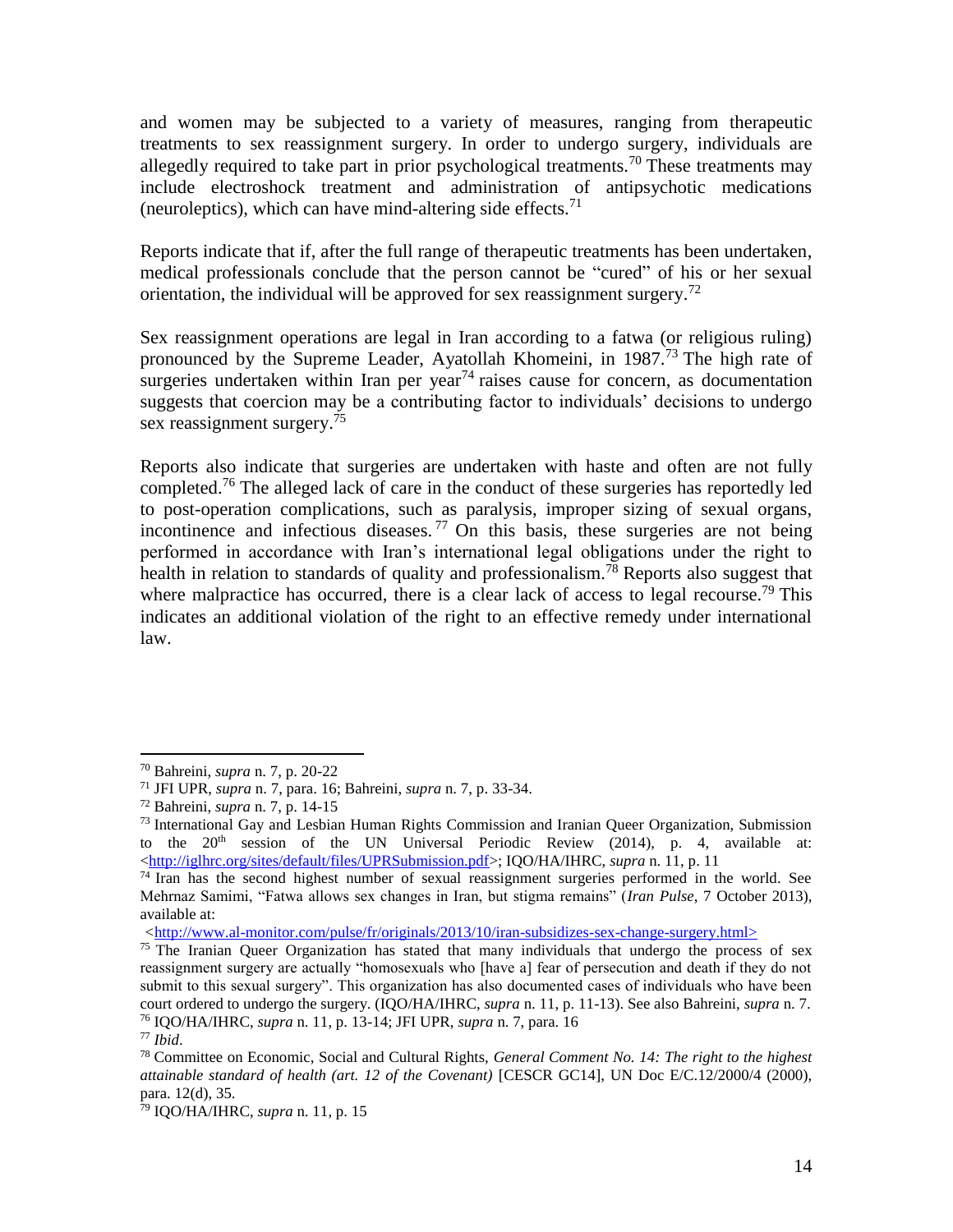From an international human rights law perspective, the right to health, which is enshrined in article 12 of the ICESCR,  $80$  also requires States parties to ensure that coercive medical treatments are not applied and that ethical standards are met, which includes the core principle of the right to informed consent.<sup>81</sup> As a State party to the ICESCR, ${}^{82}$  Iran is required to respect and protect this right; ${}^{83}$  accordingly, any form of coercion that is placed upon individuals to undergo sexual reassignment surgery, whether applied directly by law or indirectly by practice, violates the individual's right to health under international human rights law.

#### **Right to health, Right to information and informed consent**

#### *(i) Deciding whether to have a sex change*

Depending on a person's ability to access information, it is possible that individuals in Iran who are gay, lesbian, bisexual or transgendered will not be aware that they do not suffer an illness, and that their feelings and desires do not require them to change their bodies. While Iranian doctors submit that sex reassignment surgeries are applicable as a "cure" for persons with a "Gender Identity Disorder" (transgendered persons), <sup>84</sup> documentation suggests that gay, lesbian and bisexual men and women may identify as transgendered, or feel pressured to undergo treatment as the only avenue to legitimize

<sup>82</sup> Iran ratified the ICESCR in 1975 (UNTC,

l <sup>80</sup> The right to health is considered to be "indispensable for the exercise of other rights" and extends beyond simply a right to health care, instead embracing "a wide range of socio-economic factors that promote conditions in which people can lead a healthy life, and extends to the underlying determinants of health, such as food and nutrition, housing, access to safe and potable water and adequate sanitation, safe and healthy working conditions, and a healthy environment" (CESCR GC14, *supra* n. 76, paras. 1 and 4).

<sup>81</sup> CESCR GC14, *supra* n. 76, paras. 8, 34-35. The right to informed consent is considered an "absolutely fundamental precept of modern medical ethics" (OHCHR, *Istanbul Protocol: Manual on the Effective Investigation and Documentation of Torture and other cruel, inhuman or degrading treatment or punishment*, Professional Training Series No. 8/Rev. 1 (2004), para. 63-64, available at: [<http://www.ohchr.org/Documents/Publications/training8Rev1en.pdf>](http://www.ohchr.org/Documents/Publications/training8Rev1en.pdf).

[https://treaties.un.org/pages/viewdetails.aspx?chapter=4&lang=en&mtdsg\\_no=iv-3&src=treaty\)](https://treaties.un.org/pages/viewdetails.aspx?chapter=4&lang=en&mtdsg_no=iv-3&src=treaty).

<sup>83</sup> Protection of the right to health requires States to ensure that third parties meet appropriate professional and ethical standards and to take measures to protect vulnerable persons within society. For further information on State obligations to respect and protect the right to health, see CESCR GC14, *supra* n. 76, paras. 34-35. See also the Concluding Observations of CESCR, which "recommends the State party to repeal or amend all legislation that results or could result in discrimination, prosecution and punishment of peoples because of their sexual orientation or gender identity. The Committee recommends that the State party take steps to combat and prevent discrimination and societal stigma against members of the lesbian, gay, bisexual and transgender community, and ensure their enjoyment of all the rights enshrined in the Covenant, including unhindered access to employment, social services, *health care* and education…" (emphasis added). CESCR, *Concluding observations on the second periodic report of the Islamic Republic of Iran*, UN Doc E/C.12/IRN/CO/2 (2013), para. 7.

 $84$  A Aghabikloo, M Bahrami, et. al, "Gender identity disorders in Iran; Request for sex reassignment surgery" (2012) 2(4) *International Journal of Medical Toxicology and Forensic Medicine* 128 at 129. One of the four authors of this study is attributed to the Tehran Legal Medicine Organization, which is the same body that determines whether a person can be medically considered as afflicted by a "Gender Identity Disorder", which determines eligibility for sex reassignment surgeries. (JFI UPR, *supra* n. 7, fn. 12 (p. 4); Bahreini, *supra* n. 7, p. 20)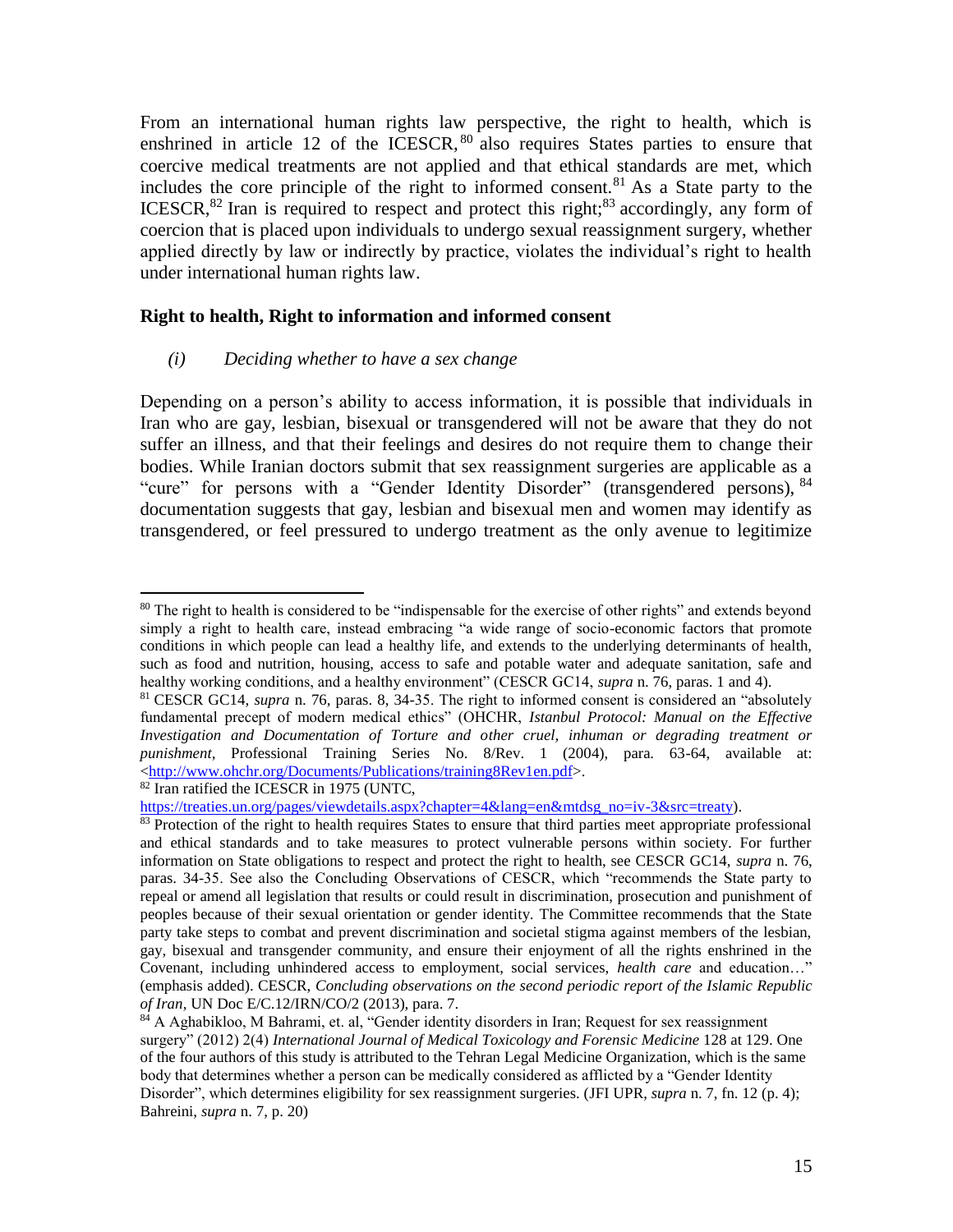their identity.<sup>85</sup> This inability to understand, form and affirm one's own identity has significant effects upon the right to informed consent, as integrated into the right to health (article 12 ICESCR). One of the freedoms contained in the right to health under the ICESCR is "the right to control one's health and body, including sexual and reproductive freedom, and the right to be free from interference, such as the right to be free from … non-consensual medical treatment."<sup>86</sup>

State authorities are also obliged to allow free access to such information in order to allow persons contemplating sex reassignment surgery the ability to make an informed, consensual decision. As noted by the Special Rapporteur on the right to the highest attainable standard of health:

Informed consent is valid only when documented prior to a medical procedure and provided voluntarily, meaning *without coercion, undue influence or misrepresentation*. While consent for simple procedures may sometimes be implied by a patient, *more complex, invasive treatments require explicit consent*  [emphasis added].<sup>87</sup>

Medical professionals have a duty to obtain informed consent prior to performing any procedures, especially when those procedures are of an invasive nature. The right to refuse non-consensual medical treatment is one of the basic entitlements of the right to health. <sup>88</sup> In other words, where a medical professional misrepresents information regarding a procedure or does not provide the patient with adequate information to make an informed decision regarding consent to the procedure, this treatment will constitute a violation of the right to informed consent, thereby violating the right to health, as well as the right to information under international law.<sup>89</sup>

## *(ii) Understanding the procedure and potential risk*

Information provided to the Human Rights Council's Universal Periodic Review on Iran in 2010 indicates that medical professionals responsible for performing these surgeries do

l

<sup>85</sup> UN General Assembly, Written statement submitted by Verein Sudwind Entwicklungspolitik, A/HRC/24/NGO/112, p. 2, available at: [<http://daccess-dds-](http://daccess-dds-ny.un.org/doc/UNDOC/GEN/G13/167/77/PDF/G1316777.pdf?OpenElement)

[ny.un.org/doc/UNDOC/GEN/G13/167/77/PDF/G1316777.pdf?OpenElement>](http://daccess-dds-ny.un.org/doc/UNDOC/GEN/G13/167/77/PDF/G1316777.pdf?OpenElement); JFI UPR, *supra* n. 7, para. 13; IQO/HA/IHRC, *supra* n. 11, p. 11-12; Marie Doezema, "Sex change operations legal in Iran but perilous" (*The Investigative Fund,* 17 May 2013), available at:

[<sup>&</sup>lt;http://www.theinvestigativefund.org/investigations/gender/1797/sex\\_change\\_operations\\_legal\\_in\\_iran\\_bu](http://www.theinvestigativefund.org/investigations/gender/1797/sex_change_operations_legal_in_iran_but_perilous/) [t\\_perilous/>](http://www.theinvestigativefund.org/investigations/gender/1797/sex_change_operations_legal_in_iran_but_perilous/); Bahreini, *supra* n. 7, p. 19-20

<sup>86</sup> CESCR GC14, *supra* n. 76, para. 8

<sup>&</sup>lt;sup>87</sup> Report of the Special Rapporteur on the right to the highest attainable standard of health, Anand Grover, UN Doc A/64/272 (2009), para. 13.

<sup>&</sup>lt;sup>88</sup> Report of the Special Rapporteur on the right to the highest attainable standard of health, Paul Hunt, UN Doc E/CN.4/2003/58 (2003), para. 24

<sup>89</sup> See CESCR GC14, *supra* n. 76, para. 50, which specifically states, "Violations of the obligation to respect are those State actions, policies or laws that contravene the standards set out in article 12 of the Covenant and are likely to result in bodily harm, unnecessary morbidity and preventable mortality. Examples include… the deliberate withholding or misrepresentation of information vital to health protection or treatment".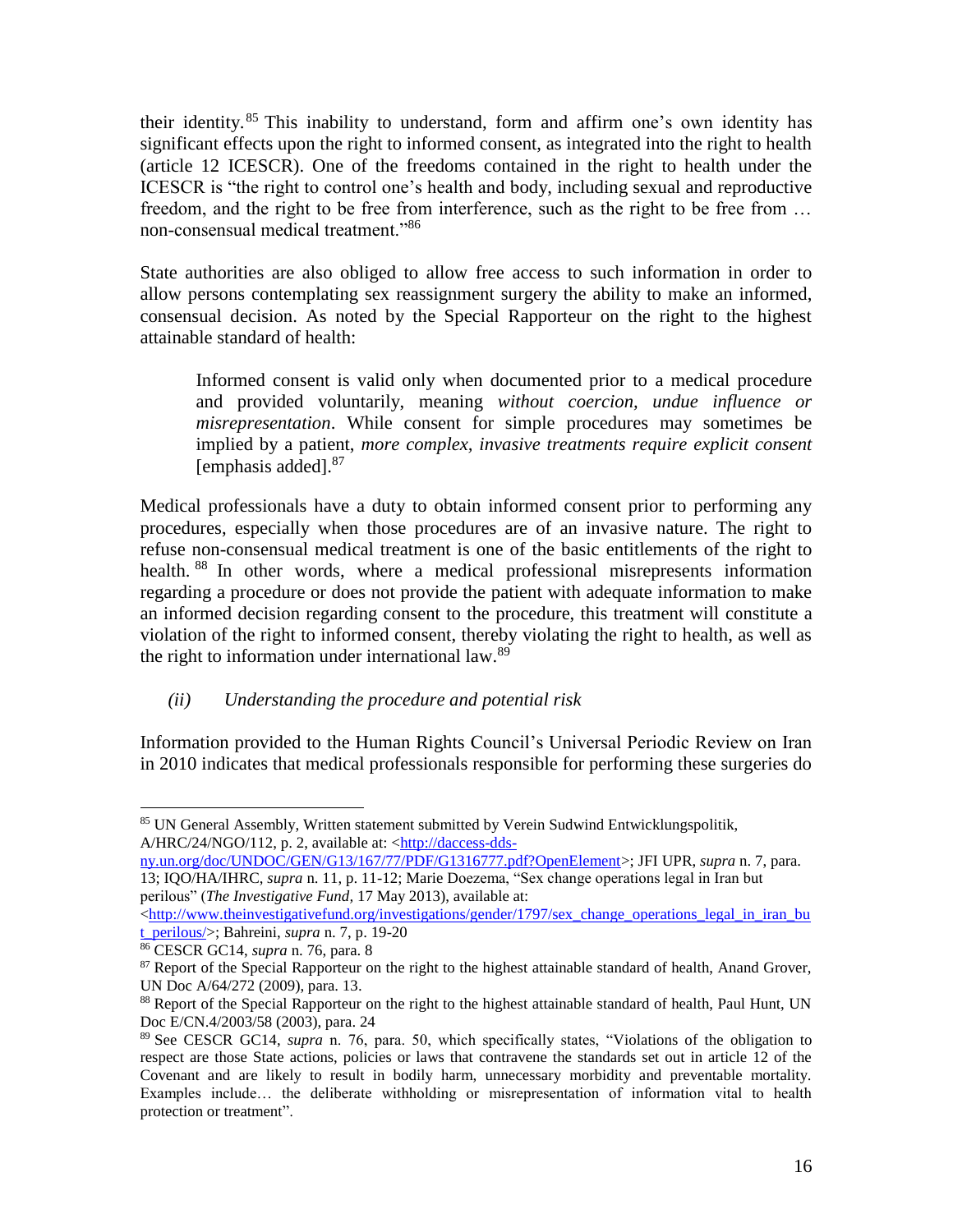not always provide persons with comprehensive information regarding international standards on sexual reassignment<sup>90</sup> and often misrepresent the possible complications involved in obtaining a procedure of this kind. <sup>91</sup> The lack of information given to individuals contemplating sex reassignment surgery violates the right of all persons to "seek, receive and impart information" (article 19 ICCPR).<sup>92</sup>

The Committee on Economic, Social and Cultural Rights has indicated that the State obligation to protect the right to health also requires the State to ensure that medical professionals meet appropriate ethical and professional standards. <sup>93</sup> If a medical professional did choose to provide more comprehensive information, in accordance with medical ethical standards,  $94$  and as a result came under pressure by the State, this pressure would then be considered a violation of the right to health. The well-documented repression of such information, which includes a range of activities from suppression of documentation on progressive international standards <sup>95</sup> to the arbitrary detention of LGBT activists,  $96$  indicates violations of international legal obligations such as the right to non-discrimination, right to informed consent and to health, and the freedom of expression. As a State party to the ICCPR and ICESCR, Iran has committed itself to amending its domestic laws that result in such violations, either in law or in practice.

 $\overline{\phantom{a}}$ 

<sup>&</sup>lt;sup>90</sup> These standards include, for instance, the discontinuation of considering homosexuality as an illness and the recognition that not all transgendered persons want to obtain sex reassignment surgery (As cited in JFI UPR, *supra* n. 7, p. 6 at fn. 19).

<sup>91</sup> JFI CESCR, *supra* n. 7, para. 4

 $92$  This violation is also relevant to LGBT individuals with regard to prevention of HIV transmission. (IQO/HA/IHRC, *supra* n. 11, p. 16)

<sup>93</sup> CESCR GC14, *supra* n. 76, para. 35. As a demonstrative example, see also inadmissible ECtHR case of *Rappaz v Switzerland*, where a similar conflict occurred between a medical professional upholding international ethical standards in relation to force-feeding and the State's imposition of a policy that required the medical professional to proceed with force-feeding the applicant. The Court did not come to a conclusion on this conflict (App. No. 73175/10, 26 March 2013, available in French only).

<sup>94</sup> See, e.g., OHCHR, *Istanbul Protocol: Manual on the Effective Investigation and Documentation of Torture and other cruel, inhuman or degrading treatment or punishment*, Professional Training Series No. 8/Rev. 1 (2004), para. 63-64, available at:

 $\lt$ http://www.ohchr.org/Documents/Publications/training8Rev1en.pdf; World Medical Association, *Declaration of Lisbon on the Rights of the Patient*, adopted September/October 1981, last revised October 2005, article 3(b); Council of Europe, *Convention for the Protection of Human Rights and Dignity of the Human Being with regard to the Application of Biology and Medicine: Convention on Human Rights and Biomedicine*, Oviedo, 4.IV.1997 (1997), article 5; World Health Organization's Regional Office for Europe, *Declaration on the Promotion of Patients' Rights in Europe*, 45 International Digest of Health Legislation 411 (1995), article 3 (particularly article 3.1, which states that informed consent is a prerequisite for any medical intervention).

<sup>&</sup>lt;sup>95</sup> The Iranian Railroad for Queer Refugees, for example, was established to assist queer Iranian refugees or asylum seekers who are attempting to or have left Iran by promoting public awareness of the issues and providing continued support ("Why was IRQR founded?", available at: [<http://english.irqr.net/>](http://english.irqr.net/). The head of the Iranian Queer Organization, based in Toronto, has also affirmed that "it remains difficult for outside or alternative information to reach many people in Iran". (Marie Doezema, "Profiling Iran's LGBT refugees: From double life to greater freedom abroad" (Global Post, 29 August 2013), available at:  $\langle$ http://www.globalpost.com/dispatches/globalpost-blogs/rights/Iran-LGBT-refugees-double-life-freedom>

<sup>&</sup>lt;sup>96</sup> According to Amnesty International, Siamak Ghaderi was sentenced to four years in prison, in part for conducting and posting interviews with LGBT persons on his blog in 2007. He was reportedly flogged in August 2013, along with 13 other political prisoners, in Evin Prison. (Amnesty International, "Annual Report 2013: Iran", available at: [<http://www.amnesty.org/en/region/iran/report-2013#section-66-5>](http://www.amnesty.org/en/region/iran/report-2013#section-66-5))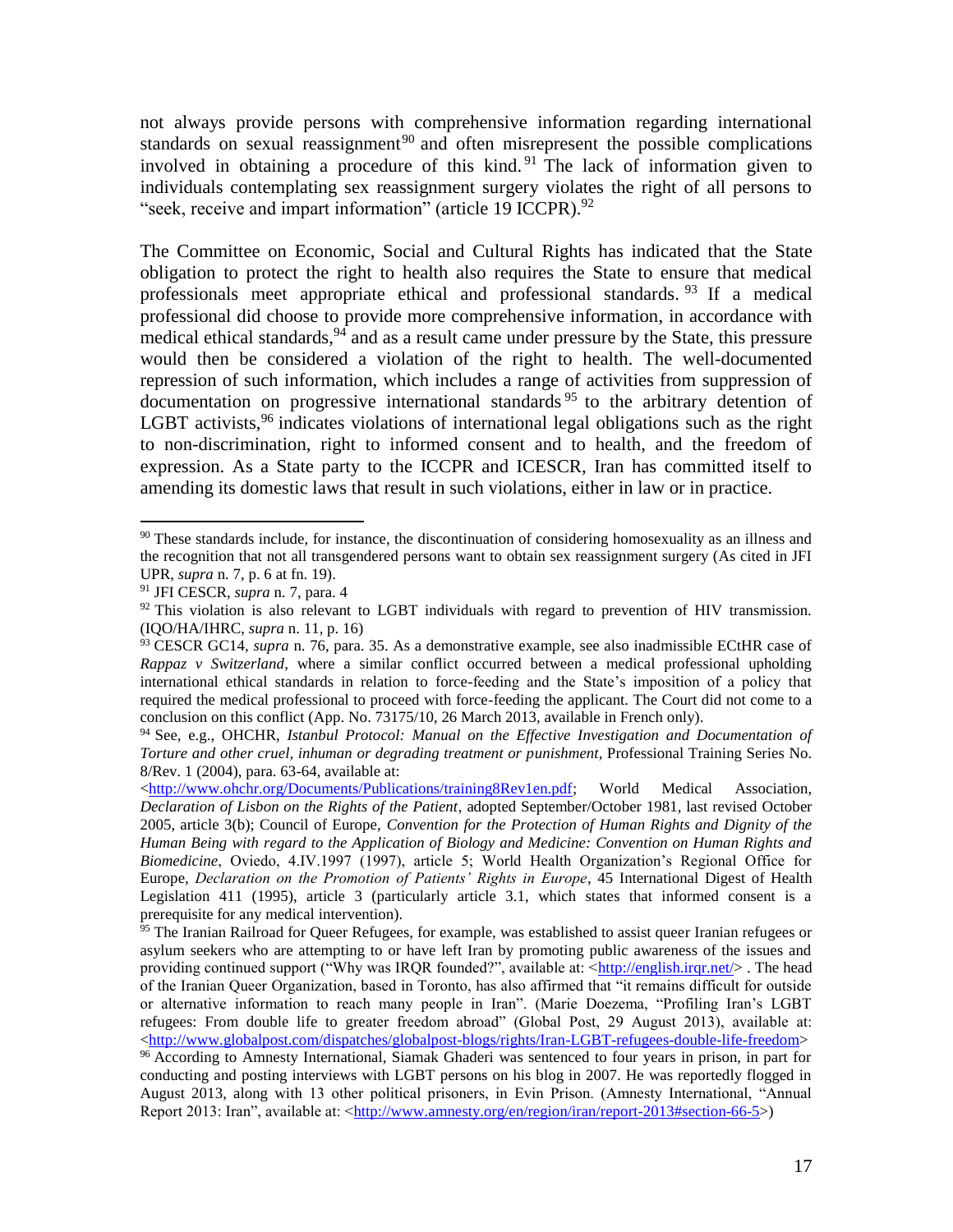#### **4. Conclusion**

Same-sex relations are criminalized within Iran and are punishable by varying sentences, depending on the nature of the acts and the religion of the individuals involved. Such criminalization is in contravention of the principle of non-discrimination, which is a fundamental tenet of international human rights law and is enshrined within both the ICCPR and ICESCR. As the criminalization of same-sex relations violates Iran's obligations under international human rights law, the imposition of the death penalty on this basis is arbitrary and fails to meet the requisite threshold for such a punishment to be imposed.

Non-heterosexual orientation and gender identities in Iran are viewed as an illness to be cured. Sex reassignment surgeries are relatively commonplace within Iran; this is likely due to both the policies in place by the State and the intense social pressures to which LGBT individuals are subjected. The prevalence of these surgeries and the poor conditions in which they are performed raises issues of systemic coercion, informed consent and ethical standards. These concerns imply structural violations of both the right to information and the right to health.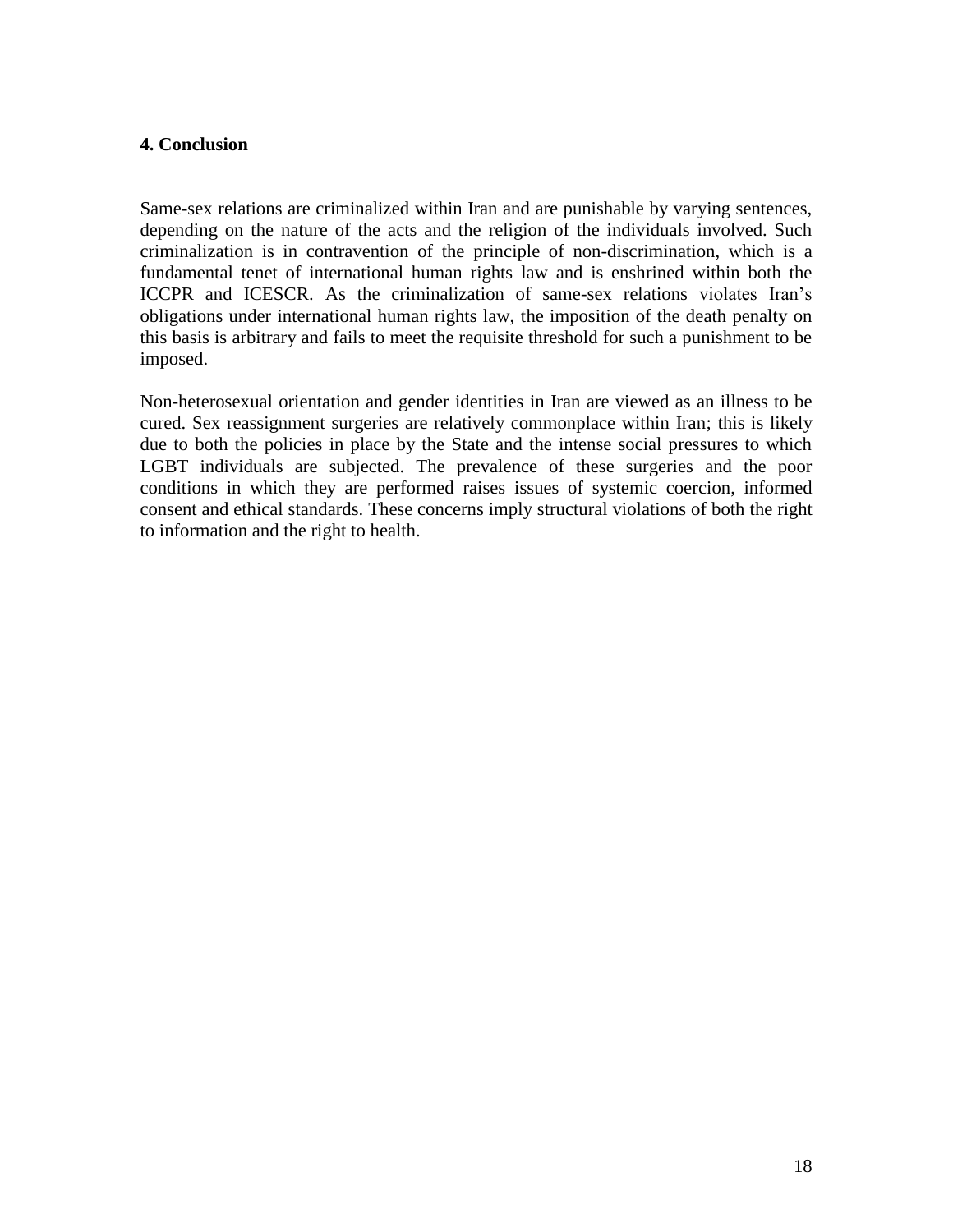## **Bibliography**

## **International Treaties and Conventions**

UN General Assembly, Universal Declaration of Human Rights, 10 December 1948, 217 A (III)

UN General Assembly, International Convention on the Elimination of All Forms of Racial Discrimination, 21 December 1965, United Nations, Treaty Series, vol. 660, p. 195

UN General Assembly, International Covenant on Civil and Political Rights, 16 December 1966, United Nations, Treaty Series, vol. 999, p. 171

UN General Assembly, International Covenant on Economic, Social and Cultural Rights, 16 December 1966, United Nations, Treaty Series, vol. 993, p. 3

UN General Assembly, Vienna Convention on the Law of Treaties (VCLT), 23 May 1969, United Nations, Treaty Series, vol. 1155, p. 331

UN General Assembly, Convention on the Rights of the Child, 20 November 1989, United Nations, Treaty Series, vol. 1577, p. 3

UN General Assembly, Convention on the Rights of Persons with Disabilities, 13 December 2006, UN Doc A/RES/61/106, Annex I

## **Other international instruments**

## **Treaty-based**

## **(i) Human Rights Committee (HRC)**

## *General Comments*

Human Rights Committee, *General Comment No. 6: Article 6 (Right to Life)*, UN Doc HRI/GEN/1/Rev.1 at 6 (1994)

Human Rights Committee, *General Comment No. 16: Article 17 (Right to Privacy)*, UN Doc HRI/GEN/1/Rev.1 at 21 (1994)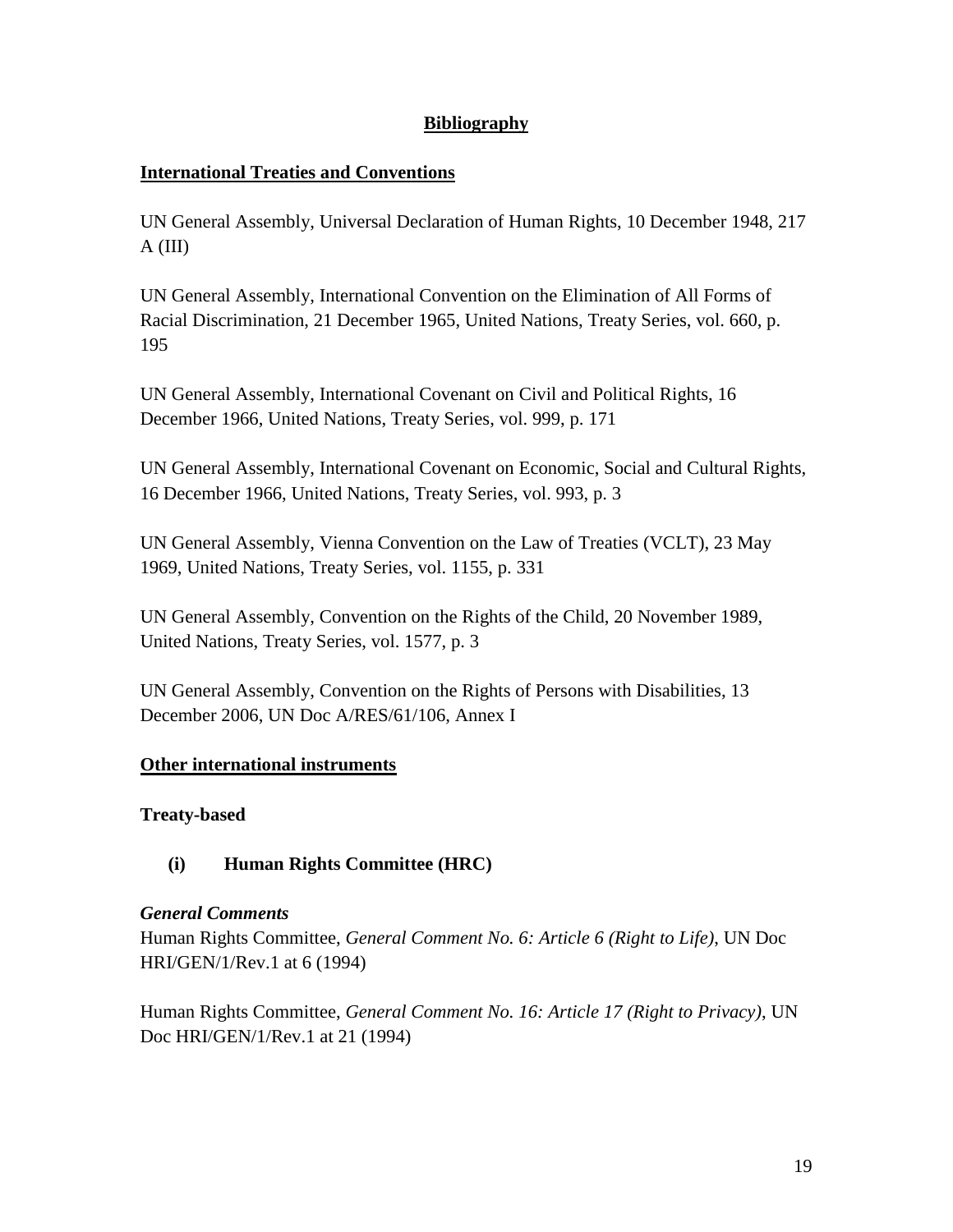Human Rights Committee, *General Comment No. 18: Non-discrimination,* UN Doc HRI/GEN/1/Rev.1 at 26 (1994)

Human Rights Committee, *General Comment No. 28: Equality of rights between men and women (article 3),* UN Doc CCPR/C/21/Rev.1/Add.10 (2000)

## *Concluding Observations*

Human Rights Committee, *Concluding observations of the fourth periodic report of Iraq,*  UN Doc CCPR/C/79/Add.84 (1997)

Human Rights Committee, *Concluding observations of the second periodic report of Sudan*, UN Doc CCPR/C/79/Add.85 (1997)

Human Rights Committee, *Concluding observations of the third periodic report of the Libyan Arab Jamahiriya*, UN Doc CCPR/C/79/Add.101 (1998)

Human Rights Committee, *Concluding Observations of the third periodic report of the Islamic Republic of Iran*, UN Doc CCPR/C/IRN/CO/3 (2011)

# **(ii) Committee on Economic, Social and Cultural Rights (CESCR)**

## *General Comments*

CESCR, *General Comment No. 14: The right to the highest attainable standard of health*, UN Doc E/C.12/2000/4 (2000)

CESCR, *General Comment No. 16: The Equal Right of Men and Women to the Enjoyment of All Economic, Social and Cultural Rights (Art. 3 of the Covenant),* UN Doc E/C.12/2005/4 (2005)

CESCR, *General Comment No. 20*: *Non-discrimination in economic, social and cultural rights,* UN Doc E/C.12/GC/20 (2009)

## *Concluding Observations*

CESCR, *Concluding observations on the second periodic report of the Islamic Republic of Iran,* UN Doc E/C.12/IRN/CO/2 (2013)

## **(iii) Committee against Torture**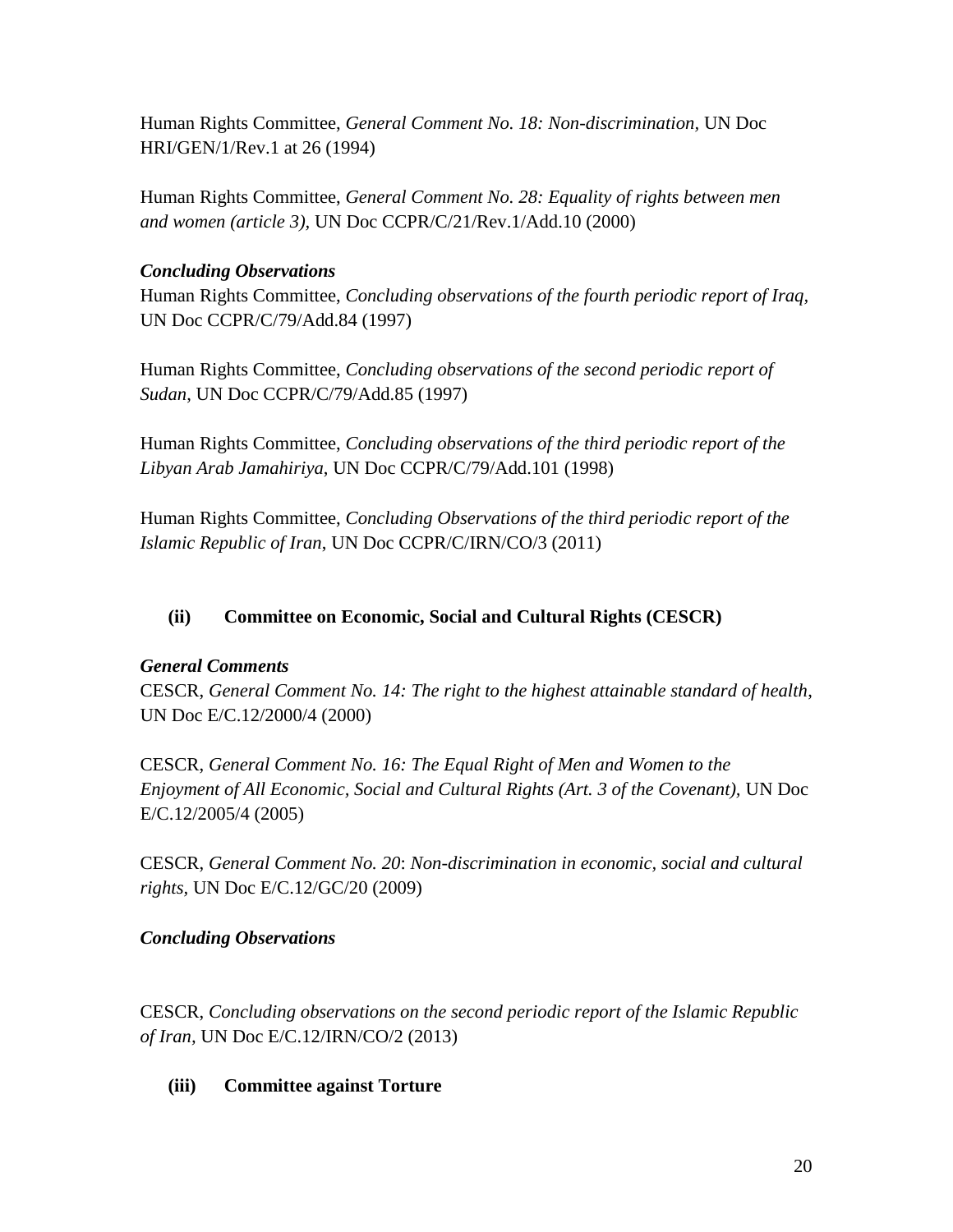## *Concluding Observations*

Committee against Torture, *Concluding observations of the initial periodic report of Saudi Arabia*, UN Doc CAT/C/CR/28/5 (2002)

Committee against Torture, *Concluding observations of the initial report of Yemen*, UN Doc CAT/C/CR/31/4 (2004)

## **Charter-Based**

## **(i) UN Human Rights Commission/Human Rights Council**

## *Special Rapporteur Reports*

Report of the Special Rapporteur on the right to the highest attainable standard of health, Paul Hunt, UN Doc E/CN.4/2003/58 (2003)

Report of the Special Rapporteur on torture and other cruel, inhuman or degrading treatment or punishment, UN Doc A/60/316 (2005)

Report of the Special Rapporteur on the right to the highest attainable standard of health, Anand Grover, UN Doc A/64/272 (2009)

Report of the Special Rapporteur on the human rights situation in Iran, Dr Ahmed Shaheed, UN Doc A/HRC/22/56 (2013)

Report of the Special Rapporteur on the human rights situation in Iran, Dr Ahmed Shaheed, UN Doc A/68/503 (2013)

Report of the Special Rapporteur on the human rights situation in Iran, Dr Ahmed Shaheed, UN Doc A/HRC/25/61 (2014)

## *UN High Commissioner Reports*

Report of the UN High Commissioner for Human Rights, "Discriminatory laws and practices and acts of violence against individuals based on their sexual orientation and gender identity", UN Doc A/HRC/19/41 (2011)

Report of the UN High Commissioner for Human Rights, "Born free and equal: Sexual orientation and gender identity in international human rights law" (2012), available at: [<http://www.ohchr.org/Documents/Publications/BornFreeAndEqualLowRes.pdf>](http://www.ohchr.org/Documents/Publications/BornFreeAndEqualLowRes.pdf)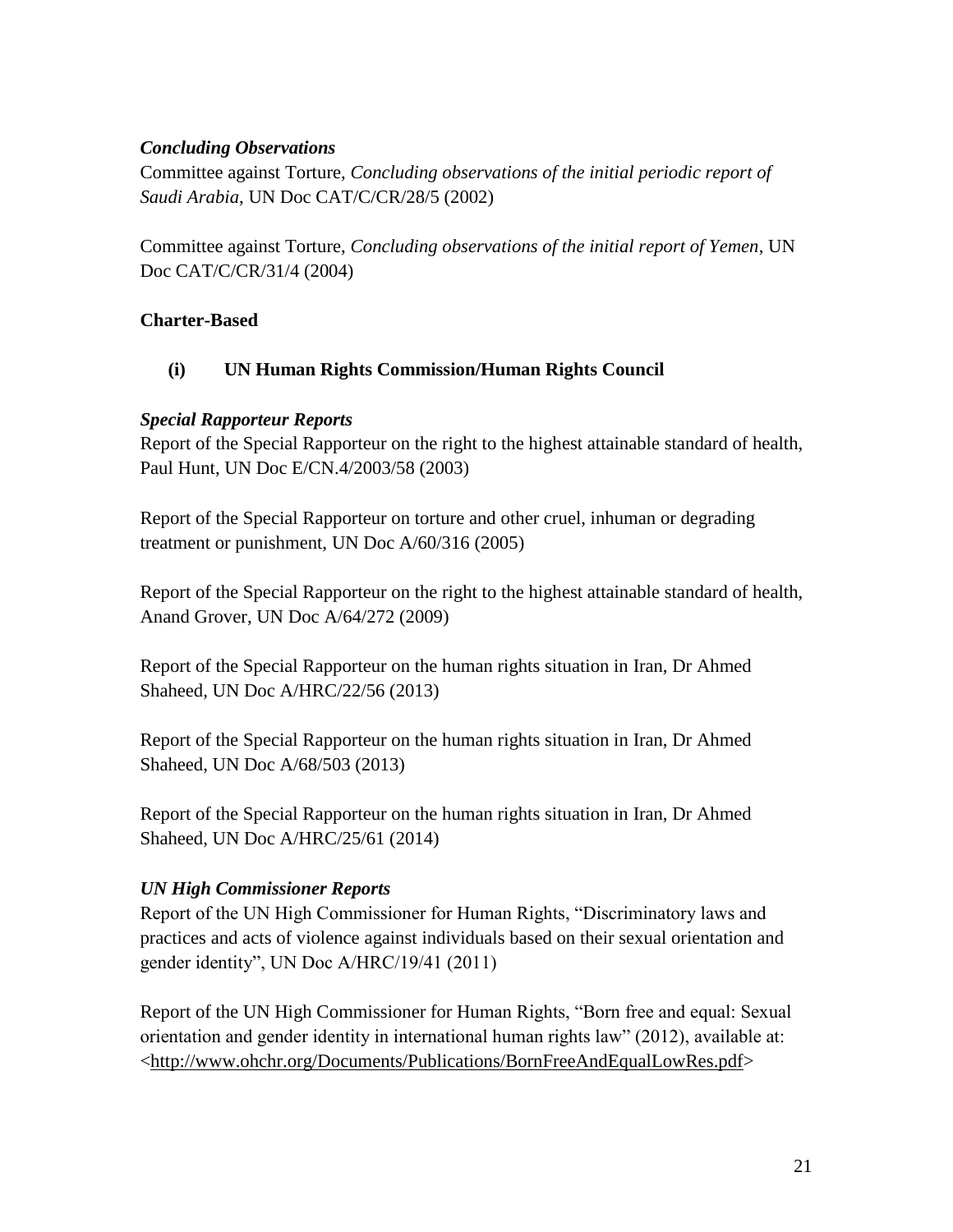## *Secretary General Reports*

Report of the Secretary-General on Capital Punishment, Capital punishment and implementation of the safeguards guaranteeing protection of the rights of those facing the death penalty, UN Doc. E/2010/10 (2009)

Report of the Secretary-General on the question of the death penalty, UN Doc A/HRC/24/18 (2013)

## *Resolutions*

Human Rights Council, *Resolution on Human rights, sexual orientation and gender identity*, UN Doc A/HRC/RES/17/19 (2011)

## **(ii) UN General Assembly**

UNGA, Report of the International Law Commission, Sixty-Fifth session, UN Doc A/68/10 (2013)

UN General Assembly, *Resolution on Extrajudicial, summary or arbitrary executions*, UN Doc A/RES/67/168 (2013)

## **(iii) Other UN sources**

United Nations High Commissioner for Refugees, *Guidelines on International Protection No. 9: Claims to Refugee Status based on Sexual Orientation and/or Gender Identity within the context of Article 1A(2) of the 1951 Convention and/or its 1967 Protocol relating to the Status of Refugees* (23 October 2012) Doc. HCR/GIP/12/09

UN Secretary General, Annotations on the text of the draft International Covenants on Human Rights, 1 July 1955, UN Doc A/2929

## **Non-binding Legal Standards**

International Commission of Jurists (ICJ), *Yogykarta Principles: Principles on the application of international human rights law in relation to sexual orientation and gender identity* (March 2007)

OHCHR, *Istanbul Protocol: Manual on the Effective Investigation and Documentation of Torture and other cruel, inhuman or degrading treatment or punishment*, Professional Training Series No. 8/Rev. 1 (2004), available at: [<http://www.ohchr.org/Documents/Publications/training8Rev1en.pdf>](http://www.ohchr.org/Documents/Publications/training8Rev1en.pdf)

World Health Organization's Regional Office for Europe, Declaration on the Promotion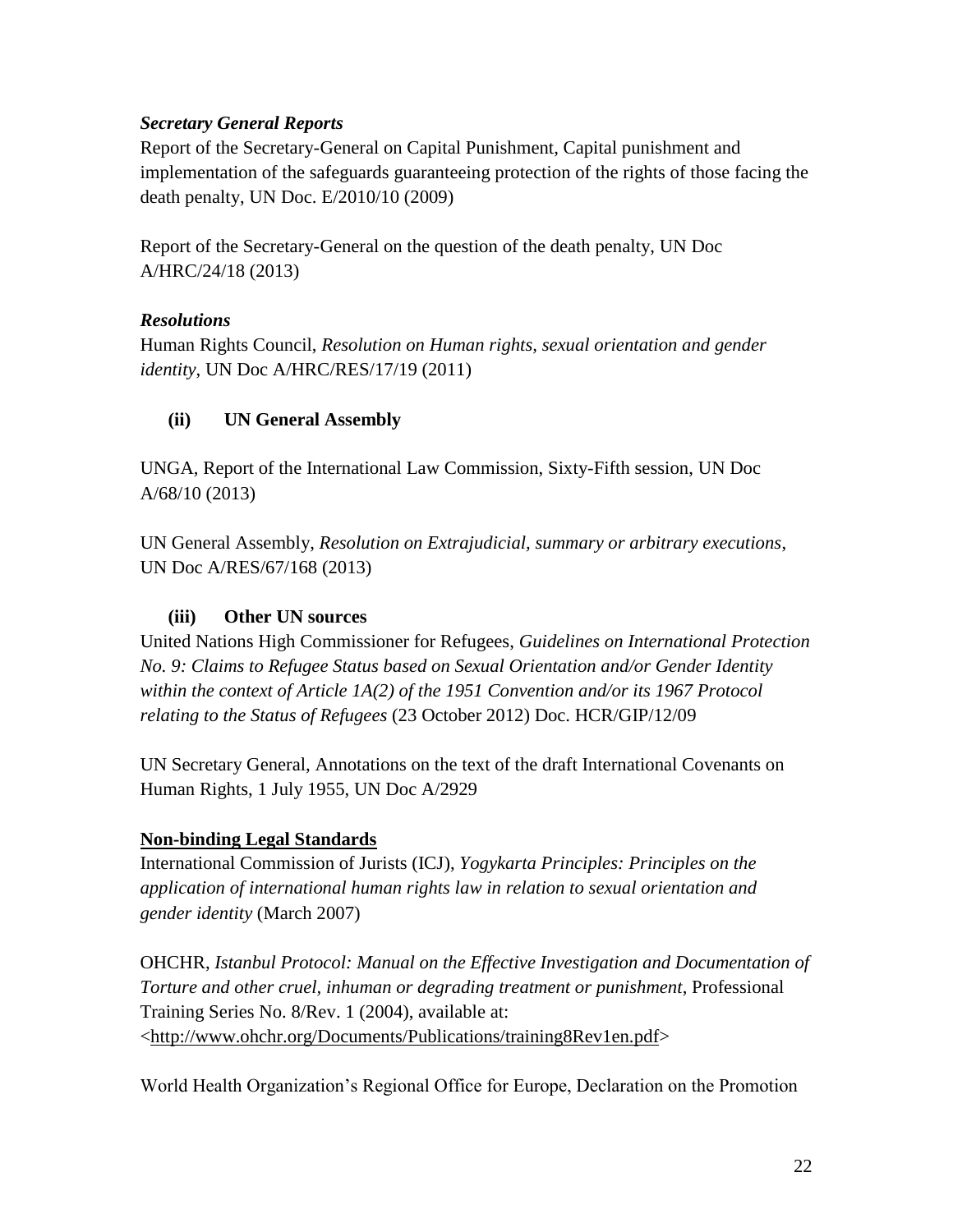of Patients' Rights in Europe, 45 International Digest of Health Legislation 411 (1995)

World Medical Association, *Declaration of Lisbon on the Rights of the Patient*, adopted September/October 1981, last revised October 2005

## **International Jurisprudence**

*Valcada v Uruguay,* Human Rights Committee Communication No. 9/1977, UN Doc CCPR/C/8/D/9/1977 (1979)

*Mbenge v Zaire,* Human Rights Committee Communication No. 16/1977, UN Doc CCPR/C/OP/2 at 76 (1990)

*Van Alphen v. The Netherlands*, Human Rights Committee Communication No. 305/1988, UN Doc CCPR/C/39/D/305/1988 (1990)

*Mukong v Cameroon*, Human Rights Committee Communication No. 458/1991, UN Doc CCPR/C/51/D/458/1991 (1994)

*Toonen v Australia*, Human Rights Committee Communication No. 488/1992, UN Doc CCPR/C/50/D/488/1992 (1994)

*Irina Fedotova v the Russian Federation,* Human Rights Committee Communication No. 1932/2010, UN Doc CCPR/C/106/D/1932/2010 (2012)

## **Regional Conventions and Treaties**

Council of Europe, Convention for the Protection of Human Rights and Dignity of the Human Being with regard to the Application of Biology and Medicine: Convention on Human Rights and Biomedicine, Oviedo, 4.IV.1997 (1997)

## **Regional Jurisprudence**

*Rappaz v Switzerland,* App. No. 73175/10 (European Court of Human Rights), 26 March 2013

## **Third Country Jurisprudence**

Supreme Court of the United Kingdom, *HJ (Iran) & HT (Cameroon) v Secretary of State for the Home Department* (7 July 2010) UKSC 31

## **National Instruments**

**Domestic Legislation**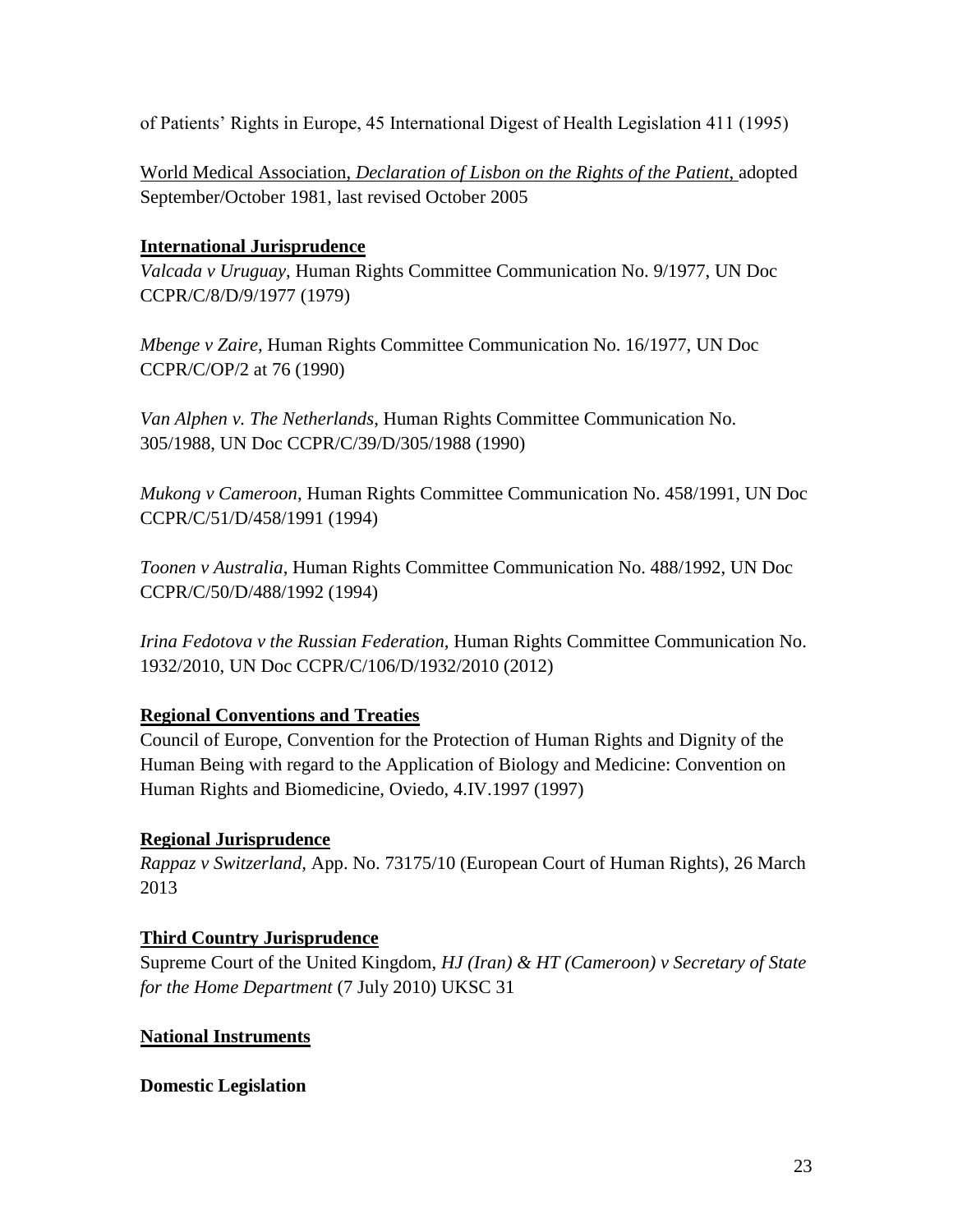1928 Civil Code of the Islamic Republic of Iran, available at: [<http://www.alaviandassociates.com/documents/civilcode.pdf>](http://www.alaviandassociates.com/documents/civilcode.pdf)

1979 Constitution of the Islamic Republic of Iran (as amended in 1989), available at: [<http://www.iranonline.com/iran/iran-info/government/constitution.html>](http://www.iranonline.com/iran/iran-info/government/constitution.html)

1991 Islamic Penal Code of the Islamic Republic of Iran, as amended in 1996, available at:  $\langle \text{http://www.iranhrdc.org/english/human-right-sdocuments/iranian$ [codes/1000000455-english-translation-of-books-1-and-2-of-the-new-islamic-penal](http://www.iranhrdc.org/english/human-rights-documents/iranian-codes/1000000455-english-translation-of-books-1-and-2-of-the-new-islamic-penal-code.html#45)[code.html#45>](http://www.iranhrdc.org/english/human-rights-documents/iranian-codes/1000000455-english-translation-of-books-1-and-2-of-the-new-islamic-penal-code.html#45)

# **Other State sources**

The Directive on Implementation Regulations for Sentences of Retribution-in-Kind, Stoning, Murder, Crucifixion, Death Penalty, and Flogging, available at: [<http://www.wunrn.com/news/2009/02\\_09/02\\_23\\_09/022309\\_iran.htm>](http://www.wunrn.com/news/2009/02_09/02_23_09/022309_iran.htm)

# **Academic Sources**

# **(i) General**

Alex Conte and Richard Burhill, *Defining Civil and Political Rights: The Jurisprudence of the United Nations Human Rights Committee* (Ashgate, 2<sup>nd</sup> edn, 2009)

Keller & Ulfstein (eds.) *UN Human Rights Treaty Bodies: Law and Legitimacy* (CUP, 2012)

Manfred Nowak, *UN Covenant on Civil and Political Rights: CCPR Commentary* (2<sup>nd</sup> edn, N.P. Engel, 2005)

William Schabas, *The Abolition of the Death Penalty in International Law* (3<sup>rd</sup> edn, CUP, 2002)

# **(ii) Iran Specific**

Raha Bahreini, "From Perversion to Pathology: Discourse of Gender Policing in the Islamic Republic of Iran," (2008) 5(1) Muslim World Journal of Human Rights, available at: [<http://www.worldwewant2015.org/node/287187>](http://www.worldwewant2015.org/node/287187)

Mohammad Nayyeri, *New Islamic Penal Code of the Islamic Republic of Iran: An Overview* (March 2012, Human Rights in Iran Unit), available at: [<http://www.essex.ac.uk/hri/documents.aspx>](http://www.essex.ac.uk/hri/documents.aspx)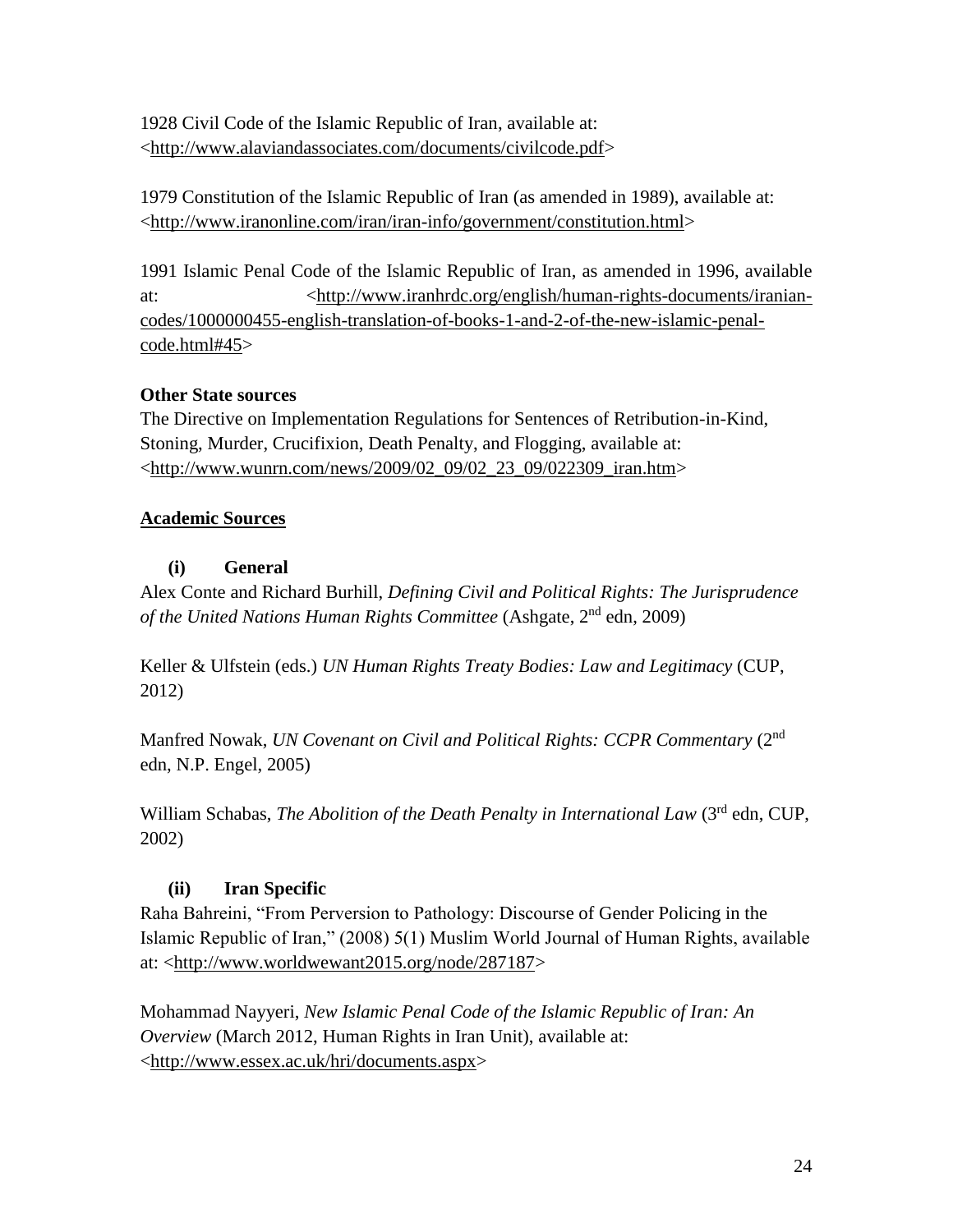## **Non-Governmental Organizations**

Amnesty International, "Annual Report 2013: Iran", available at: [<http://www.amnesty.org/en/region/iran/report-2013#section-66-5>](http://www.amnesty.org/en/region/iran/report-2013#section-66-5)

Amnesty International, "Death sentences and executions in 2011", AI Index ACT 50/001/2012 (March 2012)

Human Rights Watch, "Codifying Repression: An Assessment of Iran's New Penal Code" (2012), available at: [<http://www.hrw.org/sites/default/files/reports/iran0812webwcover\\_0.pdf>](http://www.hrw.org/sites/default/files/reports/iran0812webwcover_0.pdf)

International Gay and Lesbian Human Rights Commission and Iranian Queer Organization, Submission to the  $20<sup>th</sup>$  session of the UN Universal Periodic Review (2014), available at: [<http://iglhrc.org/sites/default/files/UPRSubmission.pdf>](http://iglhrc.org/sites/default/files/UPRSubmission.pdf)

Iranian Queer Organisation, 'Humanity Denied: The Violations of the Rights of Lesbian, Gay, Bisexual and Transgender Persons in Iran. Submitted to the Special Rapporteur on the Human Rights Situation in Iran,' (September 2011), p. 4, available at: [<http://www.hirschfeld-eddy](http://www.hirschfeld-eddy-stiftung.de/fileadmin/images/laenderberichte/Iran/IRQO_Report__September_2011.pdf)[stiftung.de/fileadmin/images/laenderberichte/Iran/IRQO\\_Report\\_\\_September\\_2011.pdf>](http://www.hirschfeld-eddy-stiftung.de/fileadmin/images/laenderberichte/Iran/IRQO_Report__September_2011.pdf)

Iranian Queer Organization, Shadow Report submitted to the Committee on Economic, Social and Cultural Rights (2013), p. 11, available at: [<http://www.irqo.org//persian/wp](http://www.irqo.org/persian/wp-content/uploads/docs/Final%20Report_Iran)[content/uploads/docs/Final%20Report\\_Iran's%20Violations%20of%20ICESCR\\_Submitt](http://www.irqo.org/persian/wp-content/uploads/docs/Final%20Report_Iran) [ed%20by%20HA-IRQO-IHRC.pdf](http://www.irqo.org/persian/wp-content/uploads/docs/Final%20Report_Iran)

Iranian Railroad for Queer Refugees, "Why was IRQR founded?", available at: [<http://english.irqr.net/>](http://english.irqr.net/)

Justice for Iran, "The violation of transgenders' right to the highest attainable standard of health in the Islamic Republic of Iran" (2013), available at: [<http://justiceforiran.org/wp](http://justiceforiran.org/wp-content/uploads/2013/04/TG-written-submision.pdf)[content/uploads/2013/04/TG-written-submision.pdf>](http://justiceforiran.org/wp-content/uploads/2013/04/TG-written-submision.pdf)

Justice for Iran, "Iran: Disciplining bodies, diagnosing identities, Submission to the UN Universal Periodic Review of Iran  $(20<sup>th</sup> Session)$ " (2014), available at: [<http://justice4iran.org/english/wp-content/uploads/2014/03/IRAN-UPR-Submission-](http://justice4iran.org/english/wp-content/uploads/2014/03/IRAN-UPR-Submission-JFI.pdf)[JFI.pdf>](http://justice4iran.org/english/wp-content/uploads/2014/03/IRAN-UPR-Submission-JFI.pdf).

National Center for Transgender Equality, "Transgender terminology" (updated January 2014), available at: [<http://transequality.org/Resources/TransTerminology\\_2014.pdf>](http://transequality.org/Resources/TransTerminology_2014.pdf)